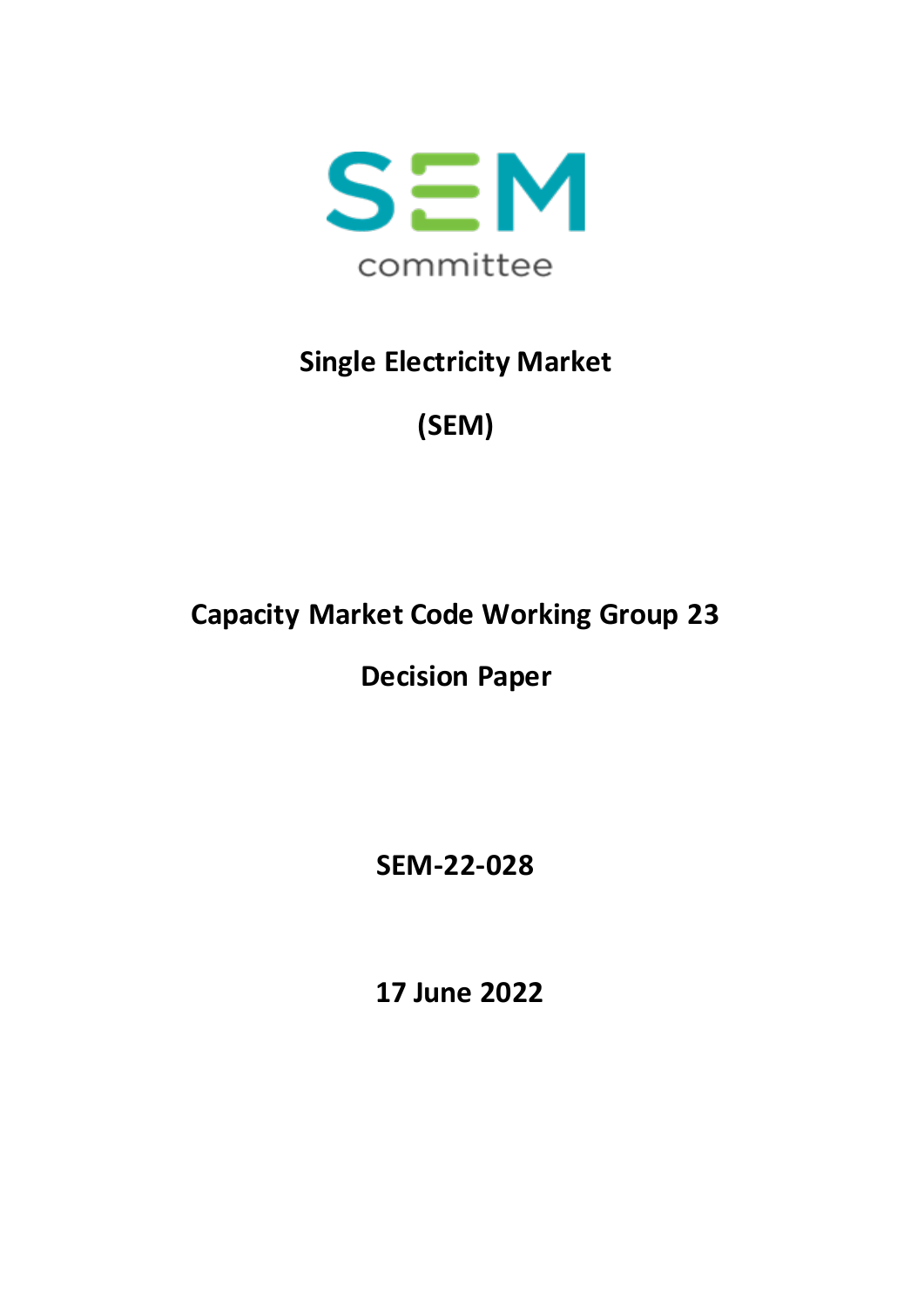## <span id="page-1-0"></span>**EXECUTIVE SUMMARY**

The purpose of this decision paper is to set out the decisions relating to the Proposed Modifications to the Capacity Market Code (CMC) discussed at Working Group 23 held on 26 January 2022.

The decision within this paper follows on from the associated consultation [\(SEM-22-007\)](https://www.semcommittee.com/sites/semc/files/media-files/SEM-22-007%20WG23%20Consultation%20Paper.pdf) which closed on 12 April 2022.

This paper considers the proposed modifications presented at WG23. The proposed modifications relate to:

#### **CMC\_01\_22: New Interdependent Combined Units**

This Modification proposed to allow participants to combine multiple interdependent generating units, locatedon the same site and above the de-minimis threshold, as a single capacity market unit, subject to approval by the Regulatory Authorities (RAs).

#### **CMC\_02\_22: Timely publication of FAIP**

This modification proposed that, in the event that the publication of a Final Auction Information Pack (FAIP) associated with a given Capacity Auction is delayed, the associated Capacity Auction would subsequently be delayed by an equivalent time period to that of the delay in the FAIP.

#### **CMC\_03\_22: Transparency on Publication of Qualification Results**

This modification proposed that, in the event of any delay to the publication of the Qualification Results associated with a given Capacity Auction, this would automatically result in a delay to the associated Capacity Auction, by an equivalent time period to that of the delay in the Qualification Results.

Seven responses were received to the Capacity Market Code Working Group 23 Modification Consultation Paper, one of which wasmarked as confidential.

The purpose of the proposed modifications was to further the Code Objectives within the CMC, specifically:

*A.1.2.1 This Code is designed to facilitate achievement of the following objectives (the "Capacity Market Code Objectives"):*

#### **CMC\_01\_22 v2 –**

- *(b) to facilitate the efficient, economic and coordinated operation, administration and development of the Capacity Market and the provision of adequate future capacity in a financially secure manner;*
- *(c) to facilitate the participation of undertakings including electricity undertakings engaged or seeking to be engaged in the provision of electricity capacity in the Capacity Market;*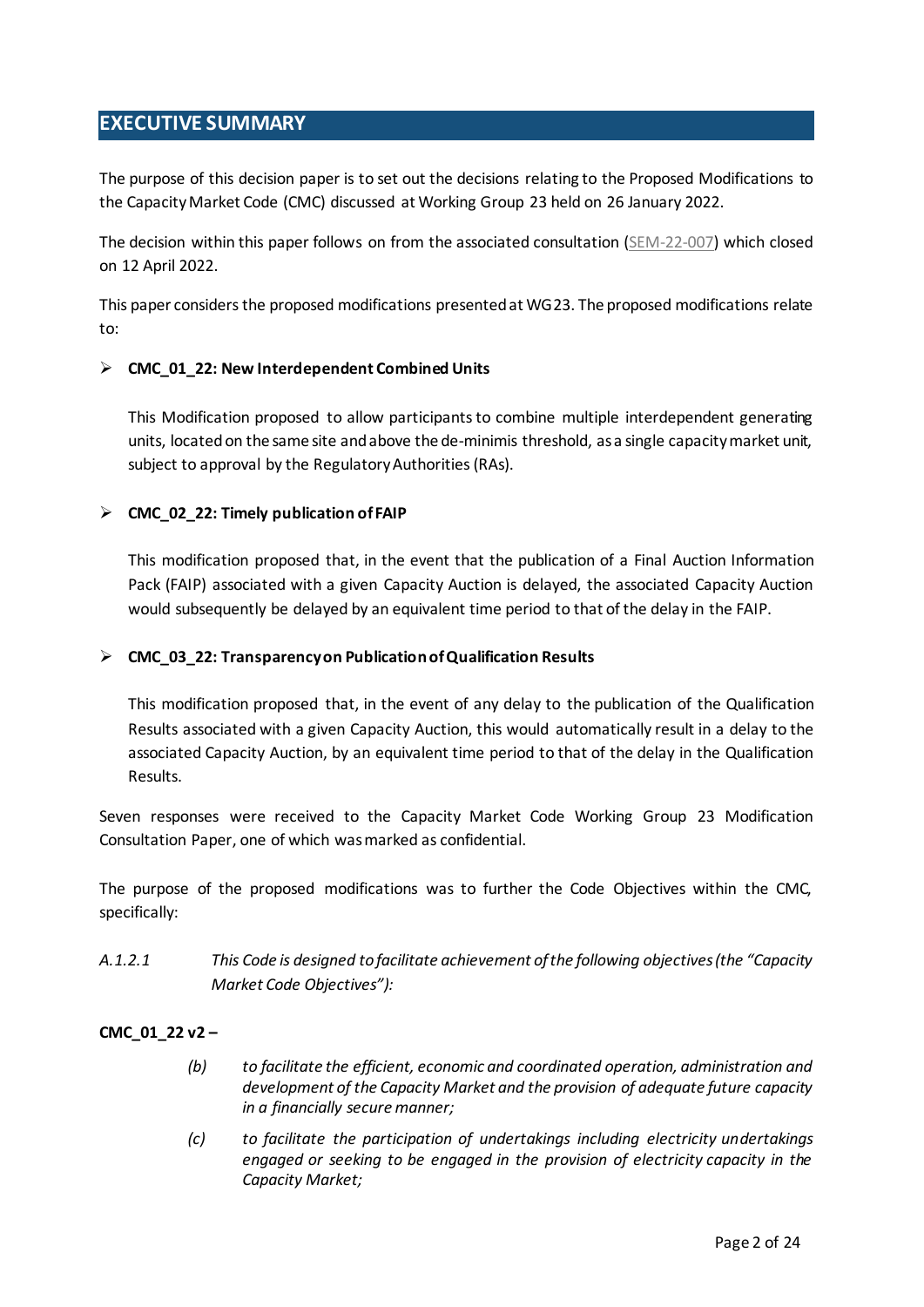- *(d) to promote competition in the provision of electricity capacity to the SEM;*
- *(g) through the development of the Capacity Market, to promote the short-term and long-term interests of consumers of electricity with respect to price, quality, reliability, and security of supply of electricity across the Island of Ireland.*

#### **CMC\_02\_22 and CMC\_03\_22 –**

- *(d)* to promote competition in the provision of electricity capacity to the SEM;
- *(e) to provide transparency in the operation of the SEM;*
- *(f) to ensure no undue discrimination between persons who are or may seek to become parties to the Capacity Market Code; and*
- *(g) through the development of the Capacity Market, to promote the short-term and long-term interests of consumers of electricity with respect to price, quality, reliability, and security of supply of electricity across the Island of Ireland.*

#### **Summary of Key Decisions**

Following consideration of the proposals and the responses received to the consultation the SEM Committee have decided:

| <b>Modification</b>                                                               | <b>Decision</b>                                                              | <b>Implementation Date</b> |
|-----------------------------------------------------------------------------------|------------------------------------------------------------------------------|----------------------------|
| CMC 01_22_v2 - Interdependent Combined<br>Units                                   | Rejected in its original<br>form, RA amended<br>version to be<br>implemented | 08/07/2022                 |
| <b>CMC_02_22</b> - Timely publication of FAIP                                     | Rejected in its original                                                     | 08/07/2022                 |
| <b>CMC 03 22</b> - Transparency on Publication of<br><b>Qualification Results</b> | form, RA amended<br>version to be<br>implemented                             |                            |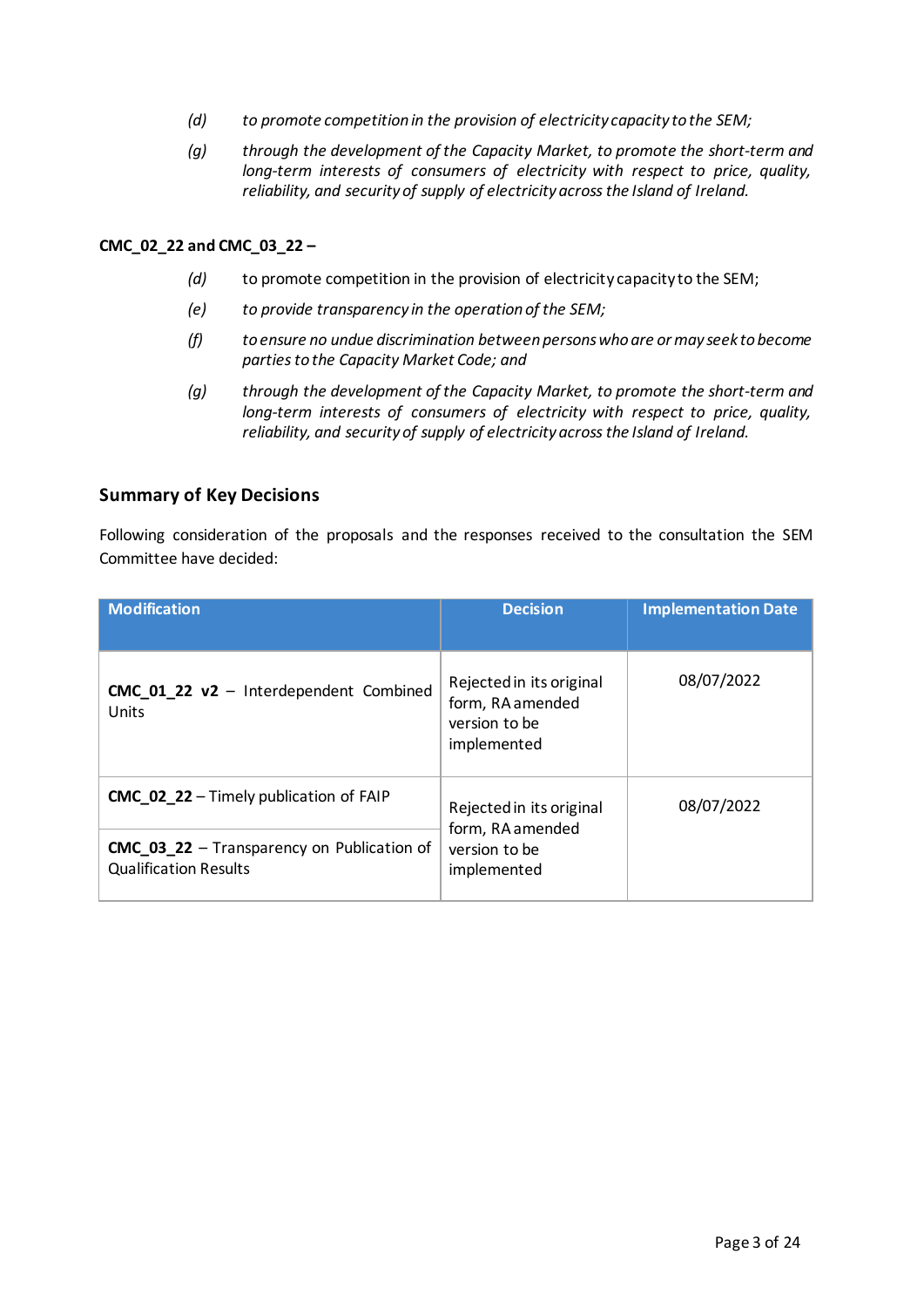#### **Contents**

| 1.   |                                                                                     |  |
|------|-------------------------------------------------------------------------------------|--|
| 1.1. |                                                                                     |  |
| 1.2. |                                                                                     |  |
| 2.   |                                                                                     |  |
| 2.1. |                                                                                     |  |
| 2.2. |                                                                                     |  |
| 2.3. |                                                                                     |  |
| 3.   | CMC_02_22 - Timely Publication of FAIP & CMC_03_22 - Transparency on Publication of |  |
| 3.1. |                                                                                     |  |
| 4.1. |                                                                                     |  |
| 4.2. |                                                                                     |  |
| 4.3. |                                                                                     |  |
| 4.   |                                                                                     |  |

| Appendix A        | - Responses to SEM-22-007                                                           |
|-------------------|-------------------------------------------------------------------------------------|
| Appendix B        | - Approved Modification Text Drafting - RA Amendments to CMC 01 22 ( $v2$ )         |
| <b>Appendix C</b> | - Approved Modification Text Drafting - RA Amendments to CMC 02 22 and<br>CMC 03 22 |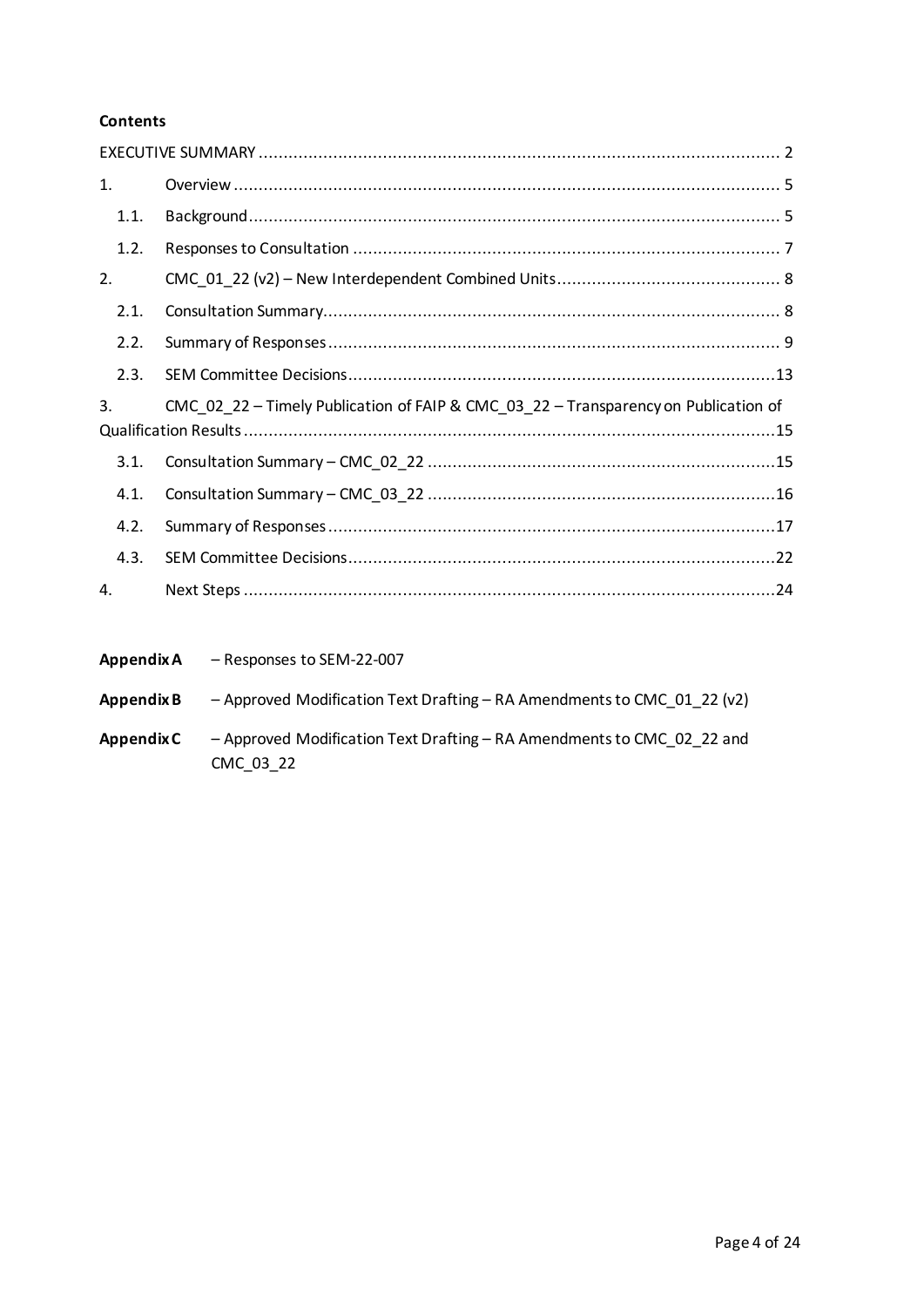## <span id="page-4-0"></span>**1. OVERVIEW**

### <span id="page-4-1"></span>1.1. BACKGROUND

1.1.1. The SEM CRM detailed design and auction process has been developed through a series of consultation and decision papers, these are all available on the SEM Committee's (SEMC) website. These decisions were translated into legal drafting of the market rules via an extensive consultative process leading to the publication of the Trading and Settlement Code (TSC) and the Capacity Market Code (CMC). An updated version of the CMC  $(6.0)^1$  was published on 18 February 2022 and the most recent version of the TSC<sup>2</sup> was published on 9 November 2021.

#### **Process for modification of the CMC**

- 1.1.2. Section B.12 of the CMC outlines the process used to modify the code. In particular, it sets out the processes for proposing, consideration, consultation and implementation or rejection of Modifications to the CMC.
- 1.1.3. The purpose of the Modifications process is to allow for modifications to the CMC to be proposed, considered and, if appropriate, implemented with a view to better facilitating code objectives as set out in Section A.1.2 of the CMC. (B.12.1.2).
- 1.1.4. Modifications to the CMC can be proposed and submitted by any person, (B.12.4.1), at any time. Unless the modification is urgent modifications are subsequently discussed at a Working Group held on a bi-monthly basis. Each Working Group represents an opportunity for a modification proposer to present their proposal(s) and for this to be discussed by the workshop attendees.
- 1.1.5. For discussion at a Working Group, Modification proposals must be submitted to the System Operators at least 10 working days before a Working Group meeting is due to take place. If a proposal is received less than 10 working days before a Working Group and is not marked as urgent it is deferred for discussion to the next Working Group.
- 1.1.6. Following each Working Group, and as per section B.12.5.6 of the CMC, the RAs are required to publish a timetable for the consideration, consultation and decision relating to the Modification(s) proposed during a Working Group.
- 1.1.7. If a proposal is received and deemed to be contrary to the Capacity Market Code Objectives or does not further any of those objectives, the Regulatory Authorities (RAs) will reject the proposal on the grounds of being spurious, as set out in section B.12.6 of the CMC.
- 1.1.8. If a proposed modification is deemed urgent by the RAs, CMC Section B.12.9.5 will become active and the RAs will determine the procedure and timetable to be followed in the assessment of the Modification Proposal. The CMC states that the procedure and timetable may vary from the normal processes set out in the code, allowing for the modification to be fast-tracked.

<sup>1</sup> <sup>1</sup> <https://www.sem-o.com/rules-and-modifications/capacity-market-modifications/market-rules/>

<sup>2</sup> <https://www.sem-o.com/rules-and-modifications/balancing-market-modifications/market-rules/>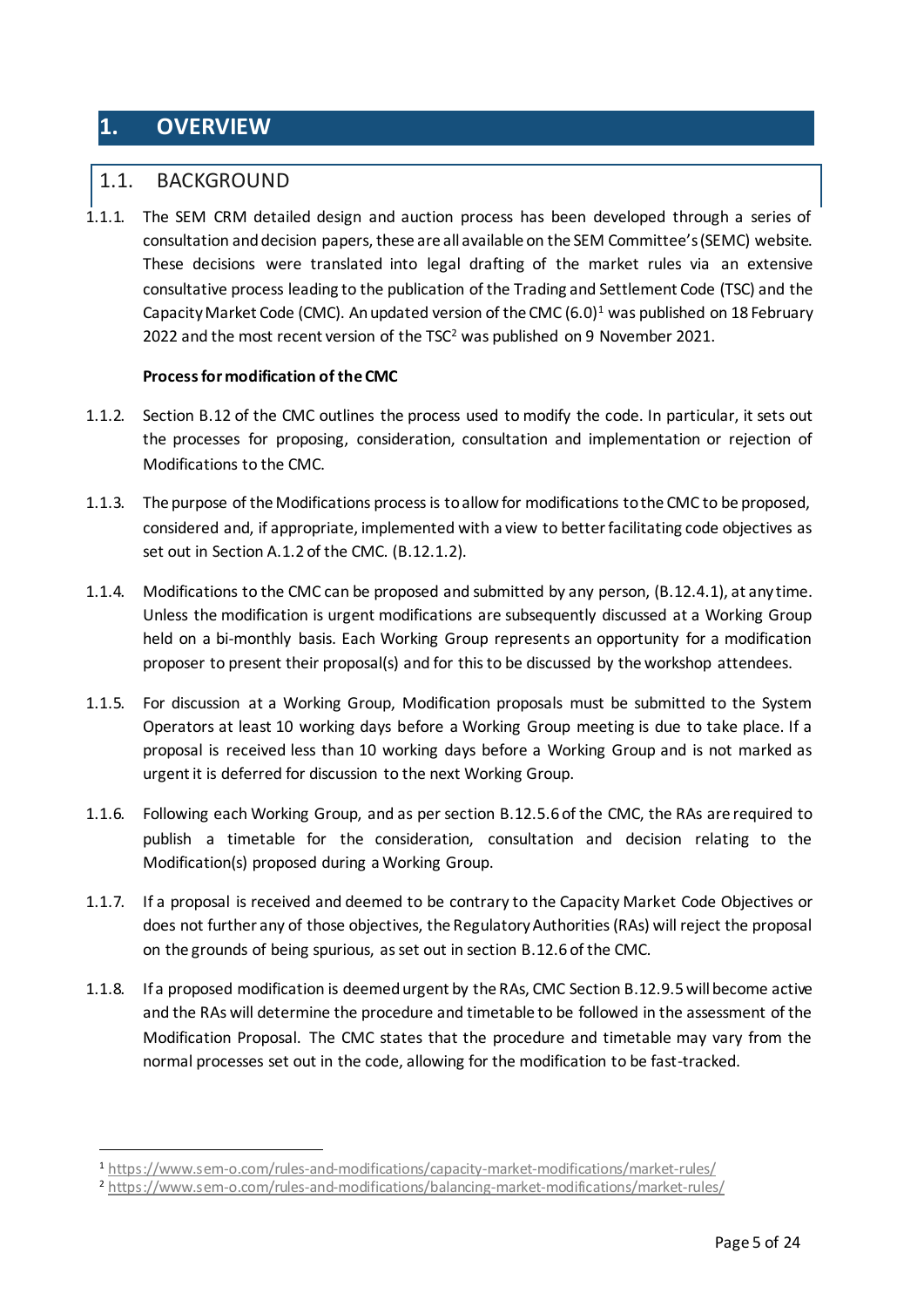#### **Process and Timeline for these Modifications**

- 1.1.9. On 12 January 2022 the SOs notified the RAs of the three proposed modifications submitted for discussion at WG23 held on 26 January 2022.
- 1.1.10. CMC\_01\_22 was submitted by Bord na Móna (BnM) and both CMC\_02\_22 and CMC\_03\_22 were submitted by Energia.
- 1.1.11. The CMC stipulates that, in the event that the matter raised in a proposal is required before the next Capacity Auction, it can be market as urgent and therefore follow a fast tracked process.

However, in the event that CMC\_01\_22 were to be approved and implemented ahead of the upcoming T-4 CY2025/26, implementation would not allow for New Interdependent Combined Units to be qualified to take part in the Capacity Auction, as the qualification process has closed.

Therefore this proposal, whilst marked as urgent, will follow the standard modification timelines. Despite following the standard timelines, this would still allow for implementation, if the proposal is approved, ahead of the qualification process for the next T-4 Capacity Auction for CY2026/27.

- 1.1.12. Modifications CMC\_02\_22 and CMC\_03\_22 were marked as Standard and will therefore be processed through the normal Modification process.
- 1.1.13. On the 9 February 2022 the RAs determined the procedure to apply to the Modification Proposals. An overview of the timetable is as follows:
	- i. The System Operators convened Working Group 23 where the Modification Proposals were considered on 26 January 2022.
	- ii. The System Operators, as set out in B.12.7.1 (j) of the CMC, are to prepare a report of the discussions which took place at the workshop, provide the report to the RAs and publish it on the Modifications website promptly after the workshop.
	- iii. The RAs will then consult on the Proposed Modification, with a response time of 20 Working Days (as defined in the CMC), from the date of publication of the Consultation.
	- iv. As contemplated by B.12.11 the RAs will make their decision as soon as reasonably practicable following conclusion of the consultation and will publish a report in respect of their decision.
- 1.1.14. The purpose of this decision paper is to set out the decision relating to Modification Proposals discussed during Working Group 20 to either:
	- a) Implement a modification;
	- b) Reject a modification; or
	- c) Undertake further consideration in regards to matters raised in the modification proposal.
- 1.1.15. This decision paper sets out a summary of the consultation proposals and sets out the SEM Committee's decision.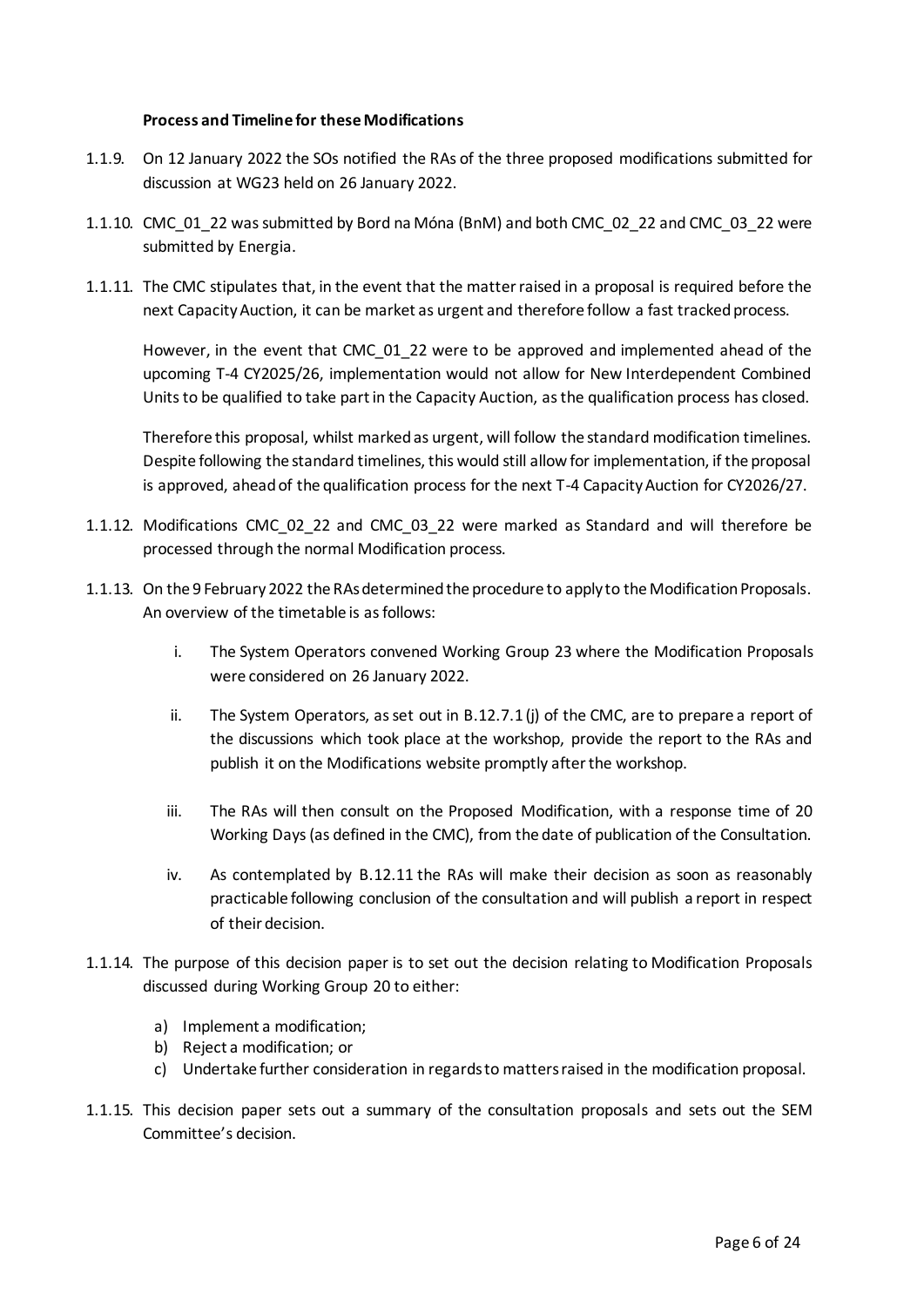## <span id="page-6-0"></span>1.2. RESPONSES TO CONSULTATION

- 1.1.16. This paper includes a summary of the responses made to the Capacity Market Code Modifications consultation paper[\(SEM-22-007\)](https://www.semcommittee.com/sites/semc/files/media-files/SEM-22-007%20WG23%20Consultation%20Paper.pdf) which was published on 11 March 2022.
- 1.1.17. A total of seven responses were received by close of the consultation period, one of which was marked confidential. The respondents are outlined below and copies of each response can be obtained from the SEM Committee website.
	- ESB GT
	- EirGrid/SONI
	- Demand Response Association Ireland (DRAI)
	- Bord Gáis Energy (BGE)
	- SSE
	- **•** Energia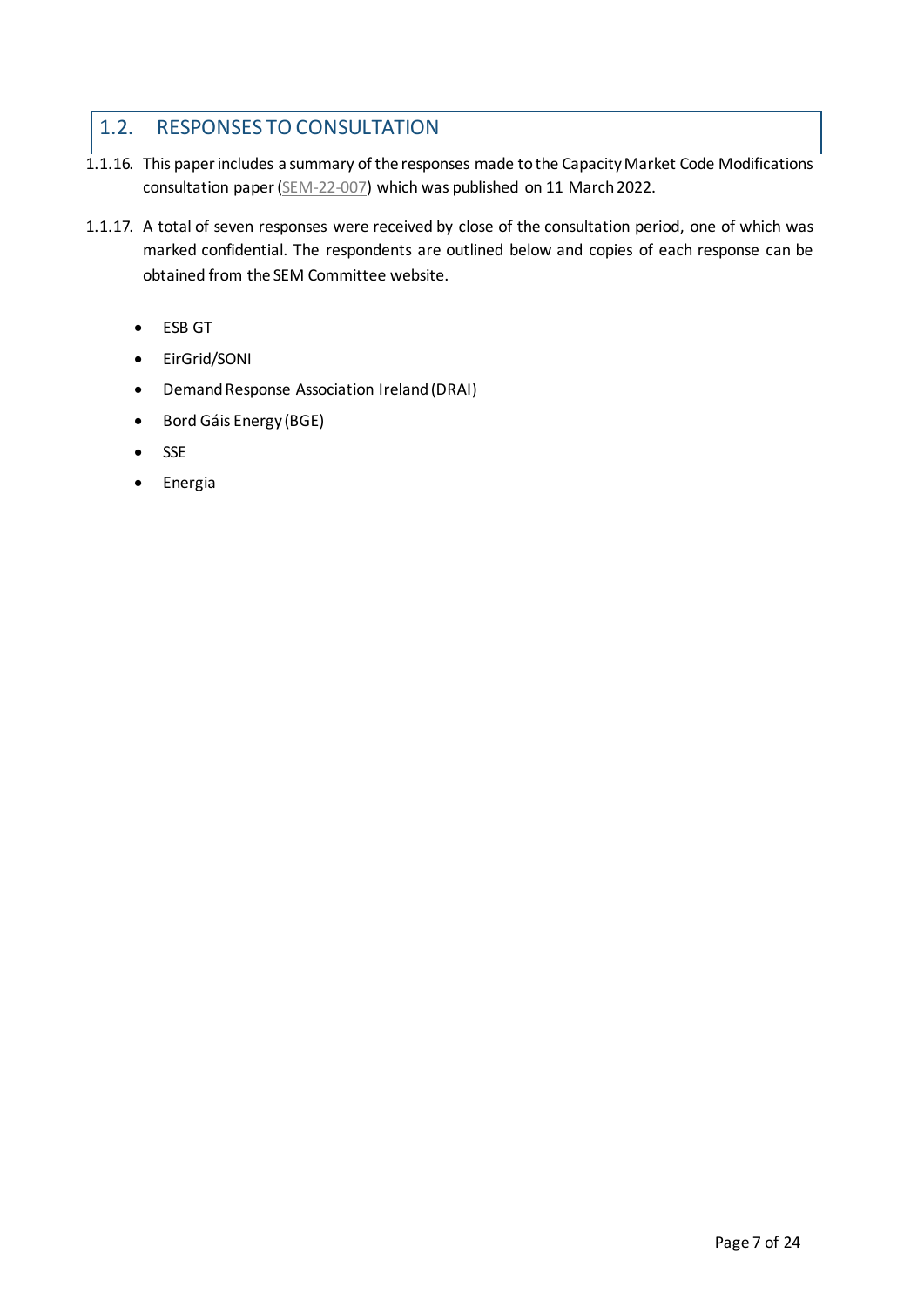## <span id="page-7-0"></span>**2. CMC\_01\_22 (V2) – NEW INTERDEPENDENT COMBINED UNITS**

### <span id="page-7-1"></span>2.1. CONSULTATION SUMMARY

- 2.1.1. This proposal was submitted by BnM and the proposal aimed to allow participants to combine multiple interdependent generating units, located on the same site and above the de-minimis threshold, as a single capacity market unit, subject to approval by the Regulatory Authorities (RAs).
- 2.1.2. Within their proposal, BnM set out that Section E.7.6 of the Capacity Market Code (CMC) prevents Candidate Units combining into a single Capacity Market Unit unless each unit is below the De Minimis Threshold or is Variable. BnM stated this is restrictive for New Capacity and potentially prevents participants with interdependent units from participating in a Capacity Auction.
- 2.1.3. Under their proposal, BnM intended to modify E.7.6 of the CMC as stated below and add the definition of a **New Interdependent Combined Unit** to the glossary.
	- *E.7.6.1 Subject to paragraph E.7.6.3, the System Operators shall reject an Application for Qualification for a Capacity Year for a proposed Capacity Market Unit comprising a combination of individual Candidate Units unless:*
		- *i) each of the Candidate Units is either:*

*(i) a unit with a Registered Capacity (or in the case of a Demand Side Unit, a DSU MW Capacity), whether based on Existing Capacity or a combined Existing and New Capacity, below the De Minimis Threshold; or*

- *(ii) a Variable Generator Unit;*
- *or*

*iii) A New Interdependent Combined Unit*

- *A New Interdependent Combined Unit means a combination of one or more Capacity Market Units or Candidate Units which share new infrastructure and new infrastructure investment costs within a New Capacity Application, which units are above De Minimis and are located on the same site.*
- 2.1.4. BnM were of the view that treating such Capacity Market Units as a combined unit or as one unit, would reduce the financial risk which would likely otherwise prevent participation of any and all such units in the Capacity Market auction.
- 2.1.5. The rationale behind the proposal was therefore to rectify the current situation which, BnM believe, could lead to under recovery of investment costs for shared interdependent infrastructure where units cannot be combined and therefore resulting in each unit being exposed to the risk of failure to clear at auction.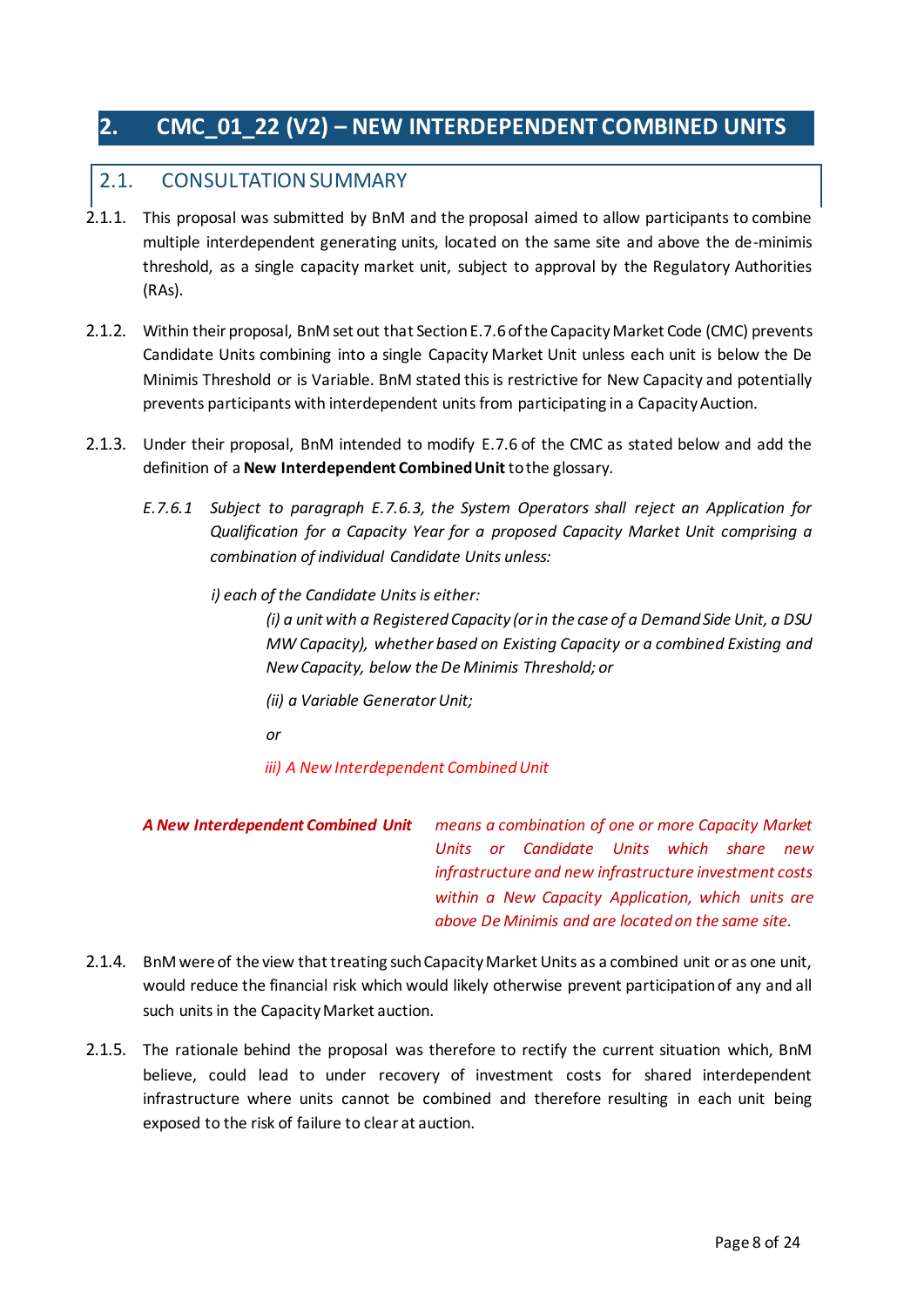2.1.6. Of the options set out during WG23, SEM Committee considered that reviewing the application of the de-minimus threshold to aggregations of this type could be the most preferable of the options.

However, notwithstanding this, the SEM Committee wereminded to reject the proposal, as it was originally drafted.

## <span id="page-8-0"></span>2.2. SUMMARY OF RESPONSES

- 2.2.1. All of the non-confidential respondents to the consultation paper provided commentary on this proposal, with the decision to approve being split amongst the responses.
- 2.2.2. ESB GT stated that the concept that CMC\_01\_22 (and like the previous modifications on the same issue) is trying to address is a real issue that needs to be addressed before it becomes a security of supply risk.

However, ESB GT were of the view that whilst this modification attempts to address the clear risk of unrecovered shared risk it fails to do so in a manner that is consistent with the code objectives.

2.2.3. ESB GT referred to "A.1.5.1 (f) to ensure no undue discrimination between persons who are or may seek to become parties to the Capacity Market Code", stating it is unclear how the value of 150MW has been determined to mitigate "lumpiness or potential adverse auction results".

ESB GT were of the view that further justification and evidence would need to be presented and consulted upon before any decision should be made.

- 2.2.4. ESB GT referred to the legal drafting of the proposal and the reference the 150MW. They have raised concerns that details as to how it was chosen as the cap or how it will not expose the market to lumpiness or potential adverse auction results has not been provided in order to support this proposal. ESB GT elaborated that this value could and should be set at a level that addresses the risks for all parties impacted by lumpiness and shared costs, and not select a value that will result in undue discrimination between parties.
- 2.2.5. ESB GT stated that from the experience of all of the auctions to date they are of the view that the issue of lumpiness and market power should be reviewed once again and provided supporting material that they believe results in the need for a review of the SEMC's position on units being combined together and market power.
- 2.2.6. EirGrid / SONI stated they support the SEM Committee's 'minded to reject' position on the proposed modification CMC\_01\_22.

Whilst EirGrid / SONI acknowledge that there is merit in increasing flexibility with respect to combining Candidate Units, they are of the view that the proposed modification does not adequately address potential alternatives and mitigations or the risk of 'lumpiness' associated with larger Combined Units.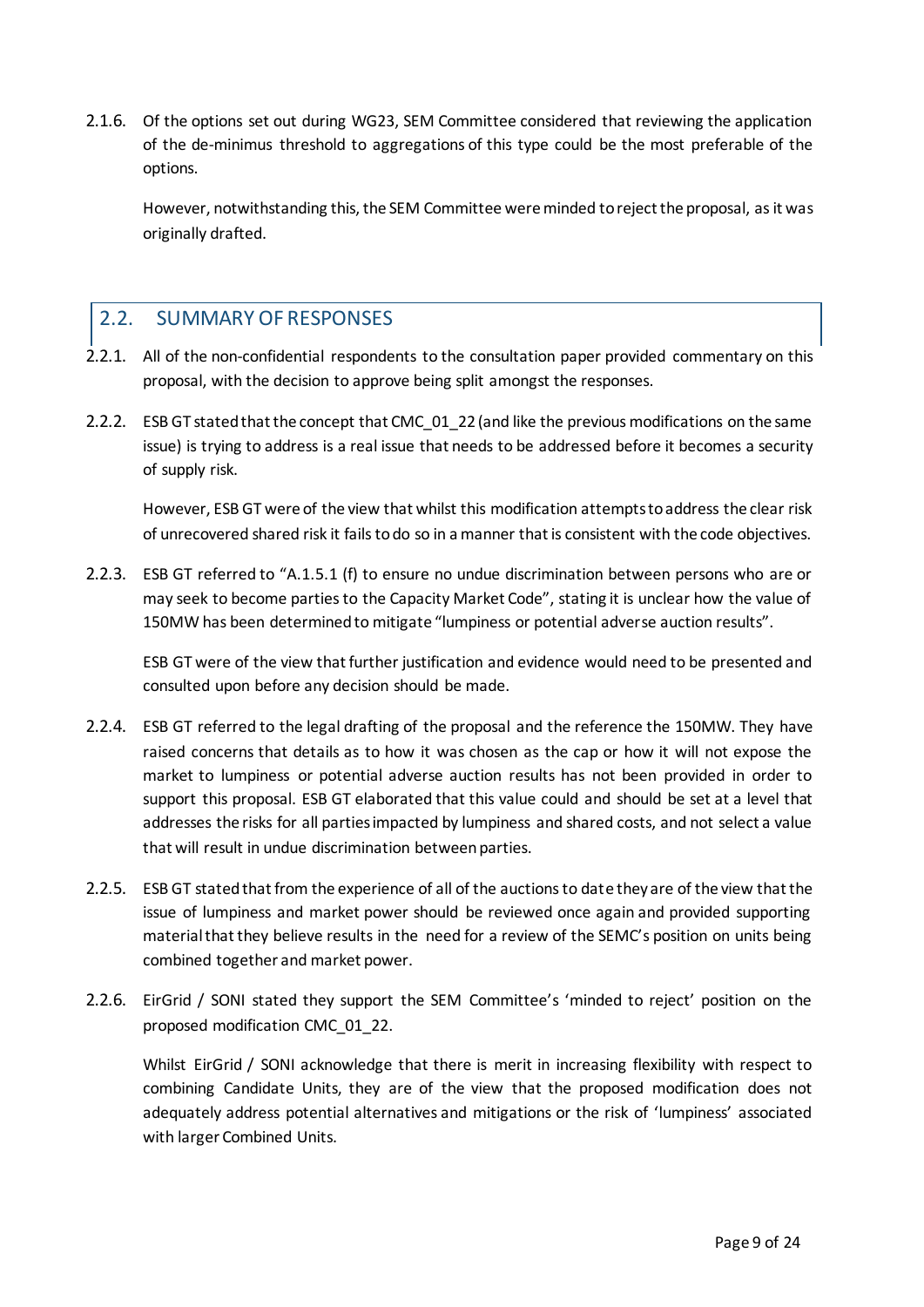EirGrid / SONI note that the latter has been a key factor in the SEM Committee rejecting similar proposals.

- 2.2.7. EirGrid / SONI note the SEM Committee's comments in relation to further consideration of the application of the current or a new de-minimis threshold for combining Units and welcome further engagement with the Regulatory Authorities and Market Participants on the matter.
- 2.2.8. EirGrid / SONI highlighted that the introduction of a new proposed category of Candidate Unit, for 'Eligible Interdependent Combined Units' may discriminate against existing Candidate Units. They elaborated stating that, in practice, during the qualification and auction process it may be onerous for Participants to clearly demonstrate and for the SOs to robustly assess the extent of ring-fenced shared assets in order to qualify as 'Eligible Interdependent Combined Units'.
- 2.2.9. The DRAI noted that this is the fifth modification proposal which has sought to make changes to this area of the Capacity Market Code. (CMC\_10\_21, CMC\_06\_20, CMC\_04\_20 and CMC\_05\_18 have all been proposed previous to CMC\_01\_22).

While this modification proposal does not impact DRAI members directly, they believe that the provisions of CMC E.7.6 do require review to avoid discrimination against certain unit types (including both aggregated units such as Demand Side Units as well as other modular technologies with multiple interdependent units at the same site and sharing infrastructure).

- 2.2.10. The DRAI noted that SEM-21-077 indicated that there is value in the options presented in CMC 10 21 and it is their understanding that the RAs intend to assess how to progress Option 1 of CMC\_10\_21 alongside the proposed changes of CMC\_01\_22. The DRAI state they consider this to be a pragmatic approach however added caution that Option 1 from CMC\_10\_21 should not be unduly delayed and should be allowed to progress in the case that further consideration or assessment is required for CMC\_01\_22.
- 2.2.11. DRAI highlighted that they intend to submit a new modification proposal aligned to Option 2 of CMC<sub>10</sub> 21 which they consider to have merit and will be progressed via the modifications process.
- 2.2.12. In their response, BGE stated that they naturally supportive of new capacity and new technology entering the SEM capacity market to bolster generation volumes and improve the security of supply being paid for by the consumer.
- 2.2.13. BGE highlighted that generation aggregation, as currently allowed under the Code, provides a viable route to market for variable and small generators without undermining the market principle of unit-based bidding or increasing concerns of market power. BGE advised that these principles of maintaining unit-based bidding and mitigating market power are critical to maintain.
- 2.2.14. Whilst the extension to the concept of generation aggregation offers an interesting proposal to increase the capacity available in the SEM, BGE are of the view that there remains many aspects of this construct to be explored before it can be properly considered or fully supported.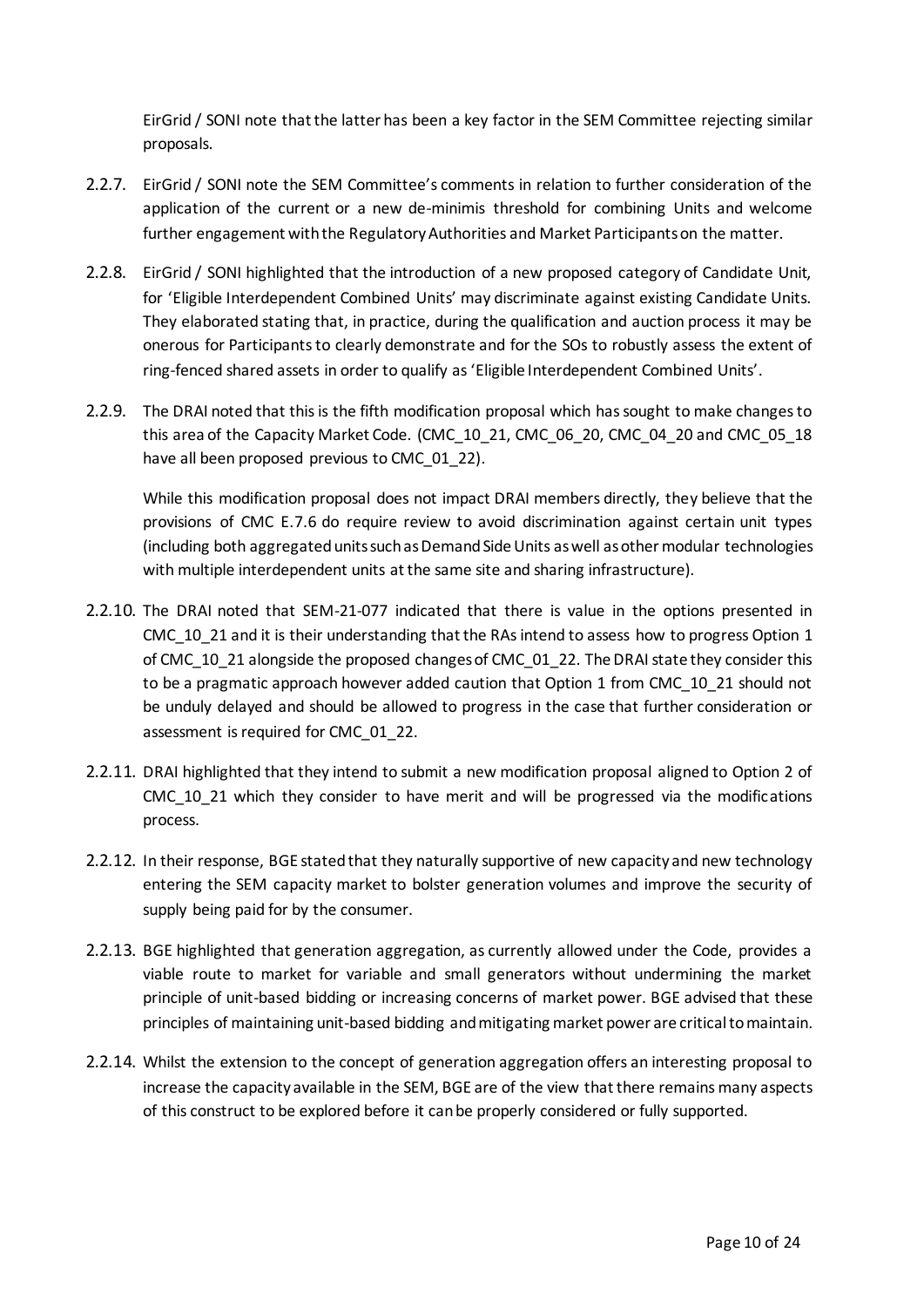- 2.2.15. BGE were of the view that whilst there is merit to parts of the proposal, they believe that further clarification by the RAs and / or the SOs as appropriate and review by both the RAs and industry is needed.
- 2.2.16. Taking account of this, BGE are not in a position to support the modification in its current format.
- 2.2.17. In their response, BGE highlighted a number of impacts not identified in the proposal which included:
	- $\triangleright$  The need for better consideration of cost allocation between existing and new units when combined to ensure that existing units do not displace or block new more economical efficient plant from the market;
	- $\triangleright$  The need for the principle of unit-based bidding needs to be maintained, and clarity on the settlement and bidding of the new combined unit against the RO and the unit performance;
	- $\triangleright$  The need for the treatment of MEC for the new combined unit and the application of the appropriate De-Rating Factor to be clarified; and
	- $\triangleright$  The requirement for a better definition of "shared infrastructure" is needed and the treatment of the connection agreement being used by the combined unit.
- 2.2.18. SSE stated they understand that this proposal would allow participants to combine multiple interdependent generating units as a single Capacity Market Unit. They further stated that this would have the benefit of allowing multiple units on the same site to qualify together on the basis of shared infrastructure. Elaborating, SSE advised that the benefits of this proposal are in providing an opportunity to manage risks of disorderly exit appropriately, as well as aligning to future scenarios of co-located, hybrid, flexible generators providing much needed system support as wind penetration increases. SSE are of the view that both of these are significant problems that the RAs are currently seeking to solve, and this modification would likely support this work directly.
- 2.2.19. SSE advised their reading of the proposal could result in the opportunity for co-located flexible and hybrid units to compete in the Capacity Market and urge the SEM Committee to be mindful of some of the current issues that are facing the deployment of co-located and hybrid units, in particular that co-located technologies cannot dynamically share Maximum Energy Capacity (MEC) in the I-SEM.

They have advised that given the challenge to support increased wind penetration and the needs for system services to provide innovative and flexible system solutions, any proposal that will encourage entry of co-located flexible and hybrid sites to the market, can only be welcomed.

2.2.20. SSE commented that they would consider that the only method by which such units could be encouraged to market, as discussed through responses to the System Services Future Arrangements, is where both Capacity Market and system services revenues are possible for these generators (as is the case for existing units on the system). Allowing for co-located and interdependent units at the same site, could encourage this type of investment.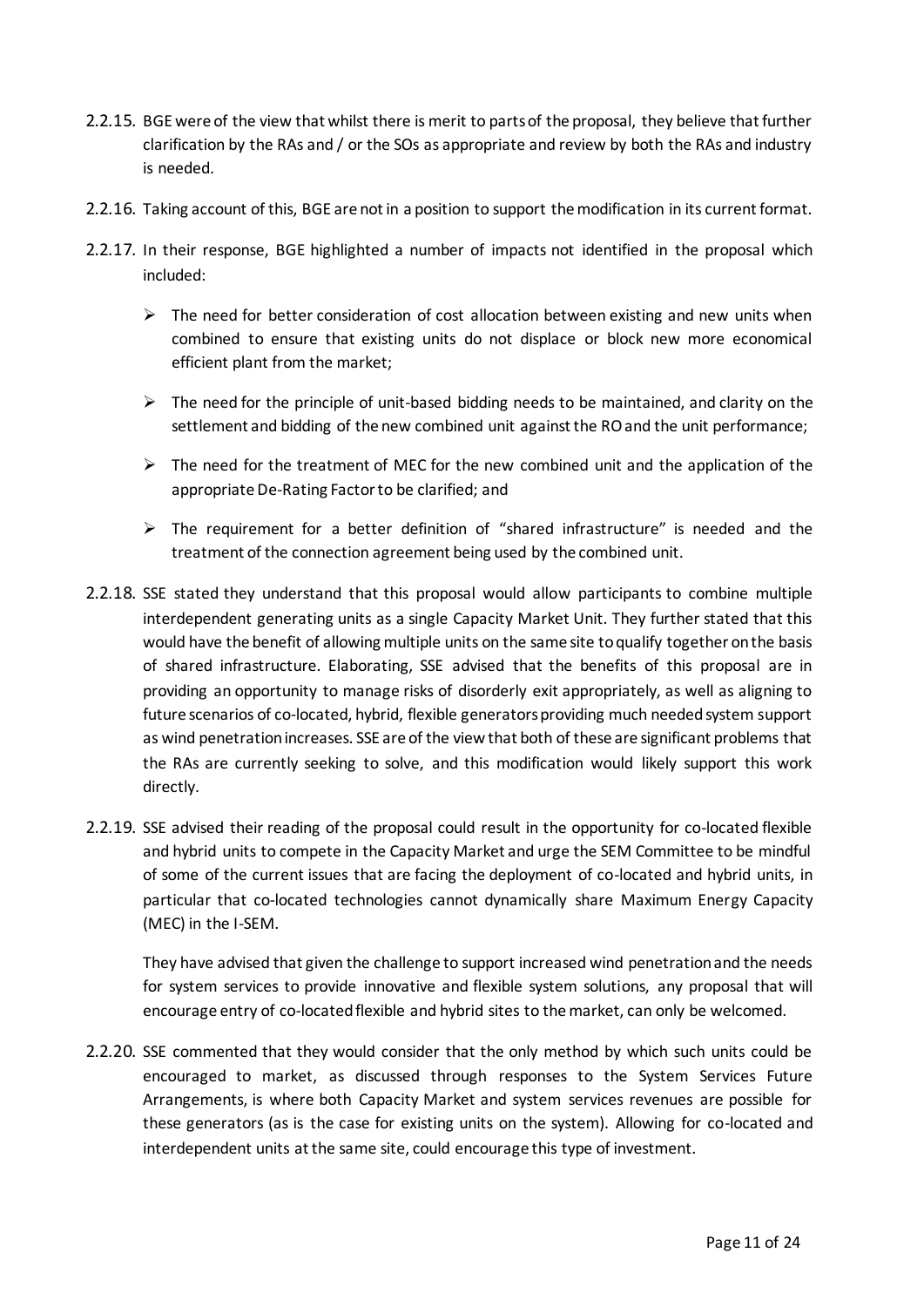- 2.2.21. SSE noted the discussions around board approval and stated they would argue that every commercial business has its own method of approval for investment decisions, complicated or otherwise. Further to this, they do not see internal commercial processes as being a valid reason for reluctance to approve such a modification and do not see this as a concern large enough to deter from BnM's proposal.
- 2.2.22. SSE referred to the SOs concerns relating to applicability of this proposal and stated that they agree with BnM that it is reasonable for the SOs to request a set of criteria to allow for the determination as to whether the requirements have been met in a given application. Further to this, SSE stated that the criteria that BnM have already offered can form a draft from which the final conditions can be built upon.
- 2.2.23. In response to RA comments regarding the justification behind the suggestion to increase the De Minimis Threshold for aggregation, SSE note that adjustment of the De Minimis Threshold has been discounted in the past under other modification proposals, given that this threshold has been set at a specific level, with good reason. SSE therefore see no justifiable reason for this change, when, in their opinion, the proposal provided by BnM provides a suitable basis for a CMC change.
- 2.2.24. SSE advised they understand and agree with the SOs that a clear definition of 'shared infrastructure' is warranted, which can remove ambiguity, address concerns of market power (which presumably relate to bundling of units in more flexible ways), and mitigate any potential consequences.
- 2.2.25. SSE stated that whilst they are supportive of the proposal, they would welcome an updated version with specific definition of 'shared infrastructure' to ensure specificity and would support an updated version of the proposal being revisited at a future CMC workshop, where the definition can be discussed.
- 2.2.26. Energia echoed comments made by the DRAI, whereby this proposal is similar to previous modification proposals related to this area.
- 2.2.27. Energia highlighted that in their previous response to these modification proposals, they highlighted that the ability to combine units should be limited to New Capacity as to extend beyond that has potential negative consequences for the market – Energia stated that their position has not changed in this regard.
- 2.2.28. Energia stated that the proposal applies to both Existing and New Capacity to ensure both are treated equally and they believe opening it up to both Existing and New Capacity continues to present a concern about market power.
- 2.2.29. With regards to the 150MW limit, similar to ESB GT, Energia stated that whilst this has been suggested to prevent lumpiness and address potential market power concerns, they are of the view that it is unclear how this limit has been derived. They stated that it is also unclear if imposing this limit will sufficiently allow for units to combine to pass through economies of scale and cost savings into capacity market bids as intended.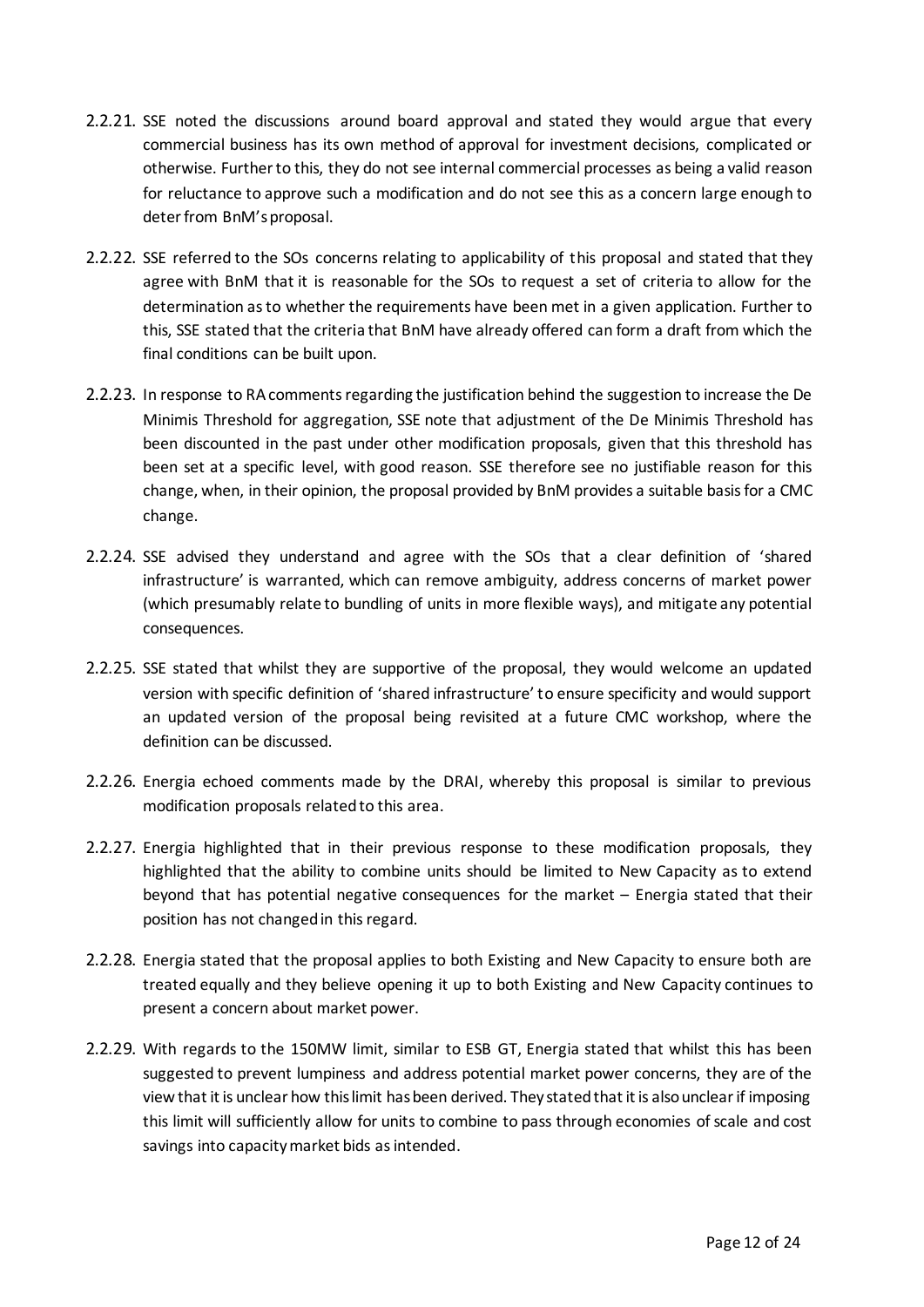- 2.2.30. Energia referred to the Consultation Paper, noting that a number of participants highlighted the complexities associated with the proposal at WG23 and the potential for negative unintended consequences. Notwithstanding that an updated proposal has since been submitted, Energia remain concerned about potential impacts from the modification.
- 2.2.31. Energia stated that this proposal does not address the concerns raised previously and they are therefore not in a position to support the modification.

## <span id="page-12-0"></span>2.3. SEM COMMITTEE DECISIONS

- 2.3.1. The SEM Committee welcomes the feedback provided by participants, both as part of the Working Group forum and with regard to the Consultation process.
- 2.3.2. The SEM Committee note that a number of options were discussed during WG23, which included:
	- $\triangleright$  Improving the legal drafting to specify categories or criteria to set out what shared infrastructure should look like;
	- $\triangleright$  Including this proposal as part of the RAs Exceptions process;
	- $\triangleright$  Following further analysis, whether a change to the de-minimus threshold could be changed.
- 2.3.3. Following a review of the responses, the RAs were of the view that the improvements to the legal drafting were not robust enough in nature to move forward via that pathway.

The RAs were also of the view that enveloping this as part of the RAs exceptions process was not a viable option. It would be very challenging to create and maintain a consistent regulatory policy on which aggregations would be considered permissible under the proposed Modification and decision-making would be likely to rest on detailed engineering judgements which would create resourcing issues.

- 2.3.4. As discussed during the Working Group and as part of the consultation paper, the RAs were of the view that there was merit in exploring a change with regards to the de-minimis threshold.
- 2.3.5. The De-Minimis Threshold is used widely within the SEM and, in particular, is a key variable underpinning the Balancing Market. Changing the value to allow differing possibilities for unit aggregation in the CRM would have multiple, knock-on effects in both the TSC and the CMC.
- 2.3.6. In consequence, the RAs are proposing a "de-coupling" of the threshold used to limit aggregation under the CRM, for units that are not Variable Generator Units, from the existing De-Minimis Threshold variable.
- 2.3.7. Following the consultation process the RAs have assessed the responses and have decided to implement this change and in order to do so, the RAs will modify a number of areas of the CMC.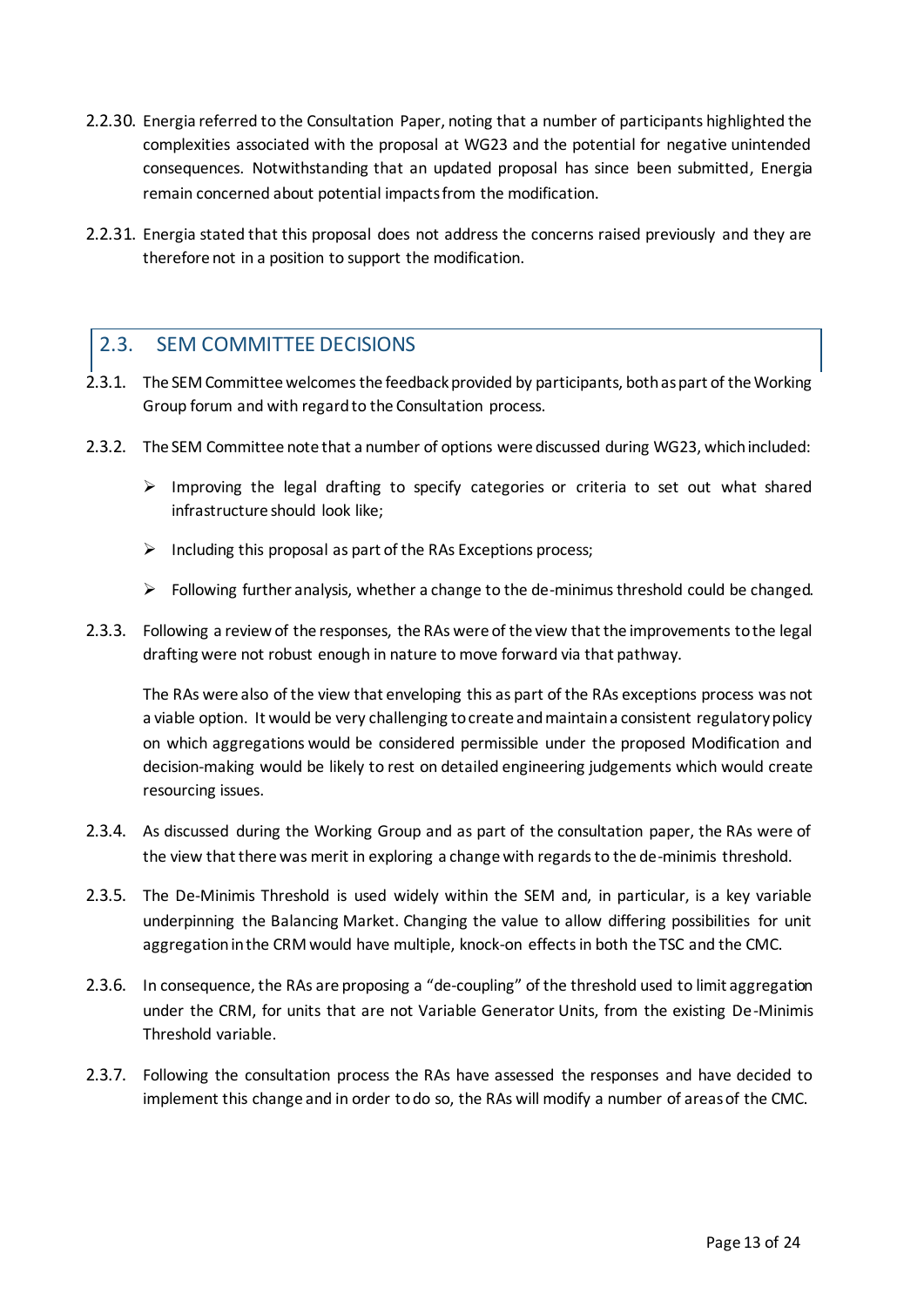2.3.8. The RAs are adding a new term to the glossary with the creation of the *Capacity Aggregation Threshold*. This will be defined within the glossary as:

*Capacity Aggregation Threshold means the value determined by the Regulatory Authorities for a Capacity Auction as set out in D.2.1.3 which defines the maximum size of Candidate Unit which can be aggregated under E.7.6.1(i)(i). If no value is determined by the Regulatory Authorities for a Capacity Auction, it shall be set equal to the De Minimis Threshold.*

- 2.3.9. This threshold will be determined by the RAs as part of the Capacity Auction Parameters process and, as such, the RAs will invite feedback on this parameter from Market Participants.
- 2.3.10. Increasing the Capacity Aggregation Threshold above the De Minimis Threshold will allow for new aggregation possibilities under the CRM, without setting an arbitrary limit on the maximum size of an aggregated unit.
- 2.3.11. Following the decision taken as part of the Capacity Auction Parameters process, the Capacity Aggregation Threshold will be published within the Initial Auction Information Pack (IAIP).
- 2.3.12. To facilitate this, the RAs are modifying the CMC as follows:
	- *D.3.1.2 The Initial Auction Information Pack for a Capacity Auction shall set out:*

*(s) the final Capacity Aggregation Threshold for the Capacity Auction.*

*D.3.1.3 The Regulatory Authorities shall determine the following parameters for each Capacity Auction and provide them to the System Operators for inclusion in the applicable Initial Auction Information Pack:*

*(o) the final Capacity Aggregation Threshold for the Capacity Auction.*

- 2.3.13. To de-couple the association with the de-minimise threshold, the RAs are also modifying as follows:
	- *E.7.6.1 Subject to paragraph E.7.6.3, the System Operators shall reject an Application for Qualification for a Capacity Year for a proposed Capacity Market Unit comprising a combination of individual Candidate Units unless:*
		- *(i) each of the Candidate Units is either:*
			- *(i) a unit with a Registered Capacity (or in the case of a Demand Side Unit, a DSU MW Capacity), whether based on Existing Capacity or a combined Existing and New Capacity, below the Capacity Aggregation Threshold; or*
			- *(ii) a Variable Generator Unit;*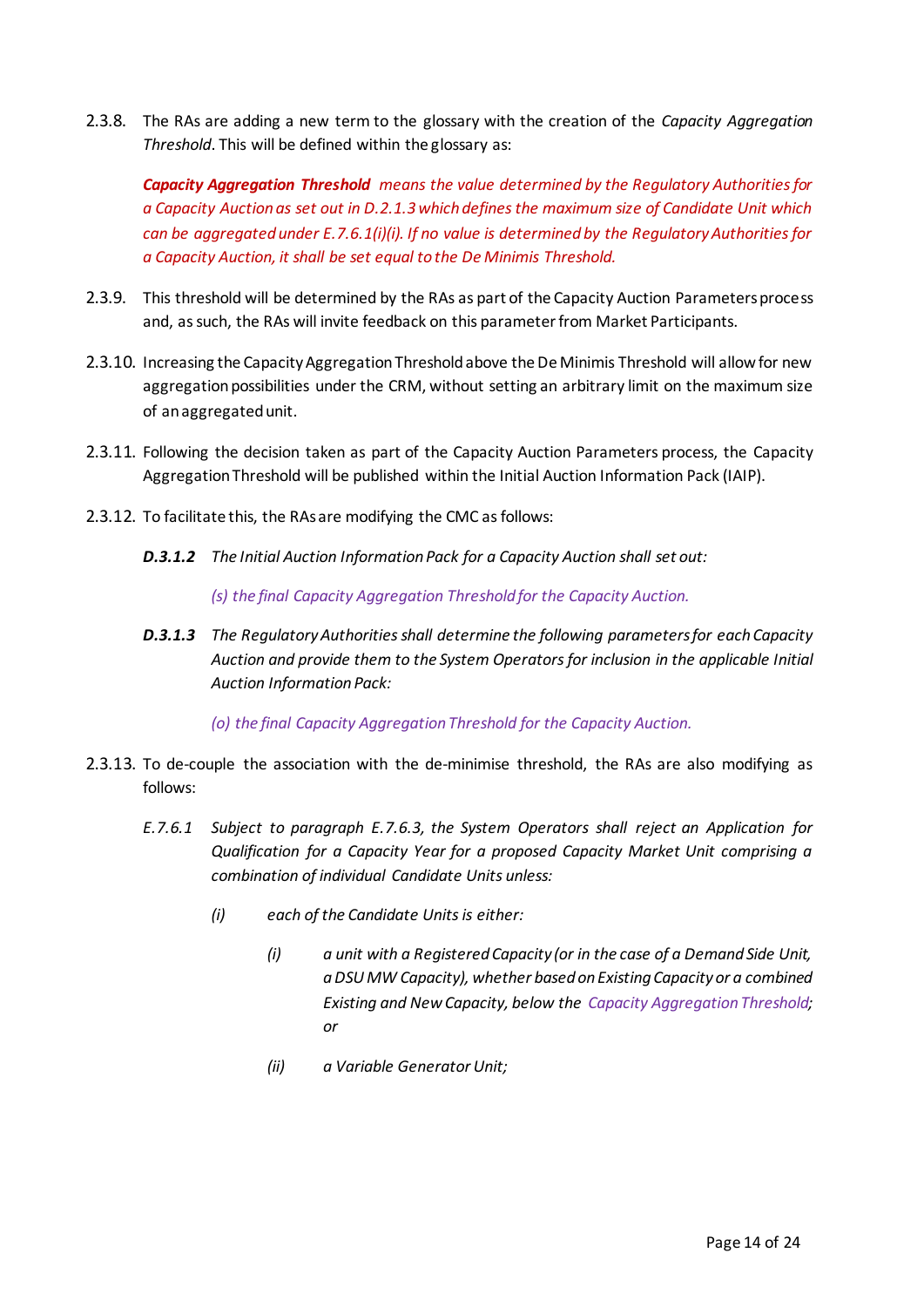#### *Modify paragraph 3 of Appendix D as follows:*

- *3 Where the Application for Qualification relates to a proposed Capacity Market Unit which will comprise a group of Generator Units:*
	- *(a) a mapping between the proposed Capacity Market Unit and each Generator Unit to which the application relates;*
	- *(b) an indication as to whether each Generator Unit to be included is below the Capacity Aggregation Threshold;*
	- *(c) an indication as to whether each Generator Unit to be included is a Variable Generator Unit;*
- 2.3.14. Given the above, the SEM Committee approves the Modification with the revised legal drafting set out in Appendix B.

## <span id="page-14-0"></span>**3. CMC\_02\_22 – TIMELY PUBLICATION OF FAIP & CMC\_03\_22 – TRANSPARENCY ON PUBLICATION OF QUALIFICATION RESULTS**

## <span id="page-14-1"></span>3.1. CONSULTATION SUMMARY – CMC\_02\_22

- 3.1.1. This proposal was submitted by Energia and proposed that, in the event that the publication of a Final Auction Information Pack (FAIP) associated with a given Capacity Auction is delayed, the associated Capacity Auction will subsequently be delayed by an equivalent time period to that of the delay in the FAIP.
- 3.1.2. Energia stated that the FAIP represents a key piece of information that is required by Auction Participants in order to adequately analyse and assess relevant material that will be used in formulating commercial bidding strategies.
- 3.1.3. Energia raised concerns that the CMC does not currently impose any consequences if there is a delay in the publication in the FAIP and the impact of any delay is a reduced timeframe for Participants to consider and analyse the required information.
- 3.1.4. To mitigate this concern, Energia state that it is critical that there is certainty as to when an FAIP would be published and if there is a delay in the publication process, this will result in a delay to the Capacity Auction taking place which would be representative of the equivalent time period to that of the delay in the FAIP.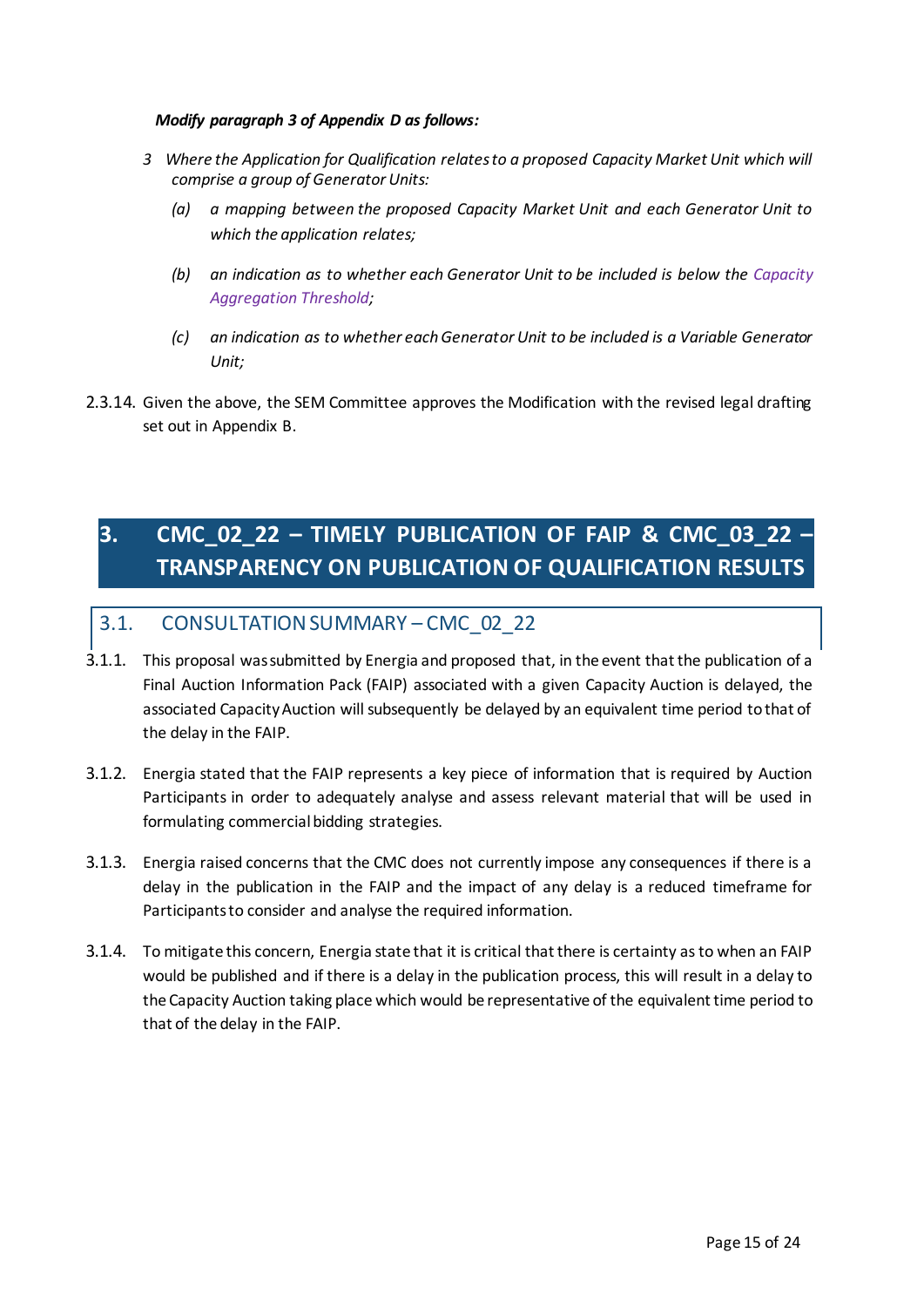- 3.1.5. Energia proposed to amend the code as follows:
	- F.5.1.2 The System Operators shall use reasonable endeavours to publish the Final Auction Information Pack for a Capacity Auction by the later of:

(a) the Final Auction Information Pack Date specified in the applicable Capacity Auction Timetable; and

(b) two Working Days after the last of the date the Regulatory Authorities provide the Demand Curve and approval of the final Annual Capacity Payment Exchange Rate for the Capacity Auction to the System Operators.

- F.5.1.3 In the event that the System Operators do not publish the Final Auction Information Pack on or before the Final Auction Information Pack Date specified in the applicable Capacity Auction Timetable, then the System Operators shall propose the postponement of the Capacity Auction by written notice to the Regulatory Authorities, as per Section D.2.1.12(a), by the equivalent time period that the Final Auction Information Pack has been delayed by.
- 3.1.6. In the consultation paper, the SEM Committee are cognisant of the delays that have occurred in recent months, however recognised that a higher number of Capacity Auctions have taken place in a relatively short period of time than would normally be the case.
- 3.1.7. Whilst the SEM Committee agreed that delays to the publication of Auction related material are not ideal, they were of the view that the process of rectifying these issues can be completed outside of the Modifications forum and without a change to the CMC.
- 3.1.8. The SEM Committee were therefore minded-to reject this proposal.

## <span id="page-15-0"></span>4.1. CONSULTATION SUMMARY – CMC\_03\_22

- 4.1.1. This proposal was submitted by Energia and is in a similar vein to proposal CMC\_02\_22. However this modification targets a different part of the Capacity Auction process.
- 4.1.2. This proposal sets out that, in the event of any delay to the publication of the Qualification Results associated with a given Capacity Auction, this will automatically result in a delay to the associated Capacity Auction, by an equivalent time period to that of the delay in the Qualification Results.
- 4.1.3. Energia stated that the CMC specifies that Qualification Results for each of the Capacity Market auctions should be published by the System Operators at a date specified within the Capacity Auction Timetable.
- 4.1.4. In their submission, Energia referred to the rationale for this being set out in SEM-16-039: Capacity Remuneration Mechanism Detailed Design: Third Decision Paper, where the initial intention was to "enhance competition level the playing field between large portfolio generators, who will have knowledge of their own retirements and new build, and small non-portfolio bidders".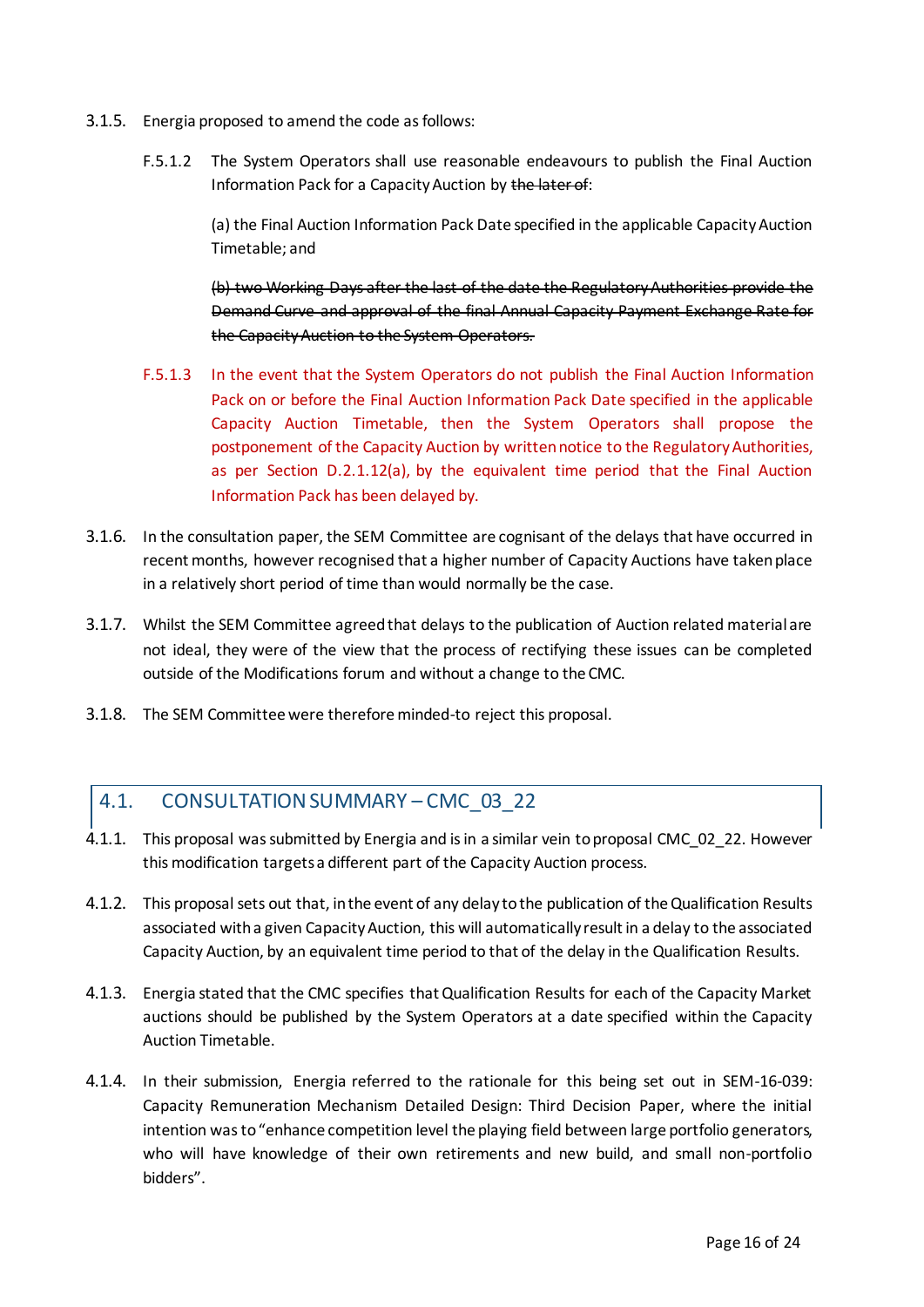- 4.1.5. Energia stated the catalyst for this proposal relates to the decision taken on 22 December 2021, whereby SEMO issued an email in respect of the T-3 CY2024/25 Capacity Auction which set out that the SEM Committee had issued a direction not to publish the Qualification Results Report for this auction "in order to maximise competition".
- 4.1.6. It is the view of Energia that this contradicted what was set out in SEM-16-039 and this decision provided an unfair competitive advantage to large portfolio generators.
- 4.1.7. Energia have therefore proposed that any future delay to publishing the Qualification Results Report will automatically result in a delay to the Capacity Auction taking place being triggered by an equivalent time period to that of the delay in the Qualification Results.
- 4.1.8. Energia proposed to amend the code by adding the following text:
	- E.9.5.2 In the event that the System Operators do not publish the Qualification Results under Section E.9.5.1 on or before the Qualification Results Publication Date specified in the applicable Capacity Auction Timetable, then the System Operators shall propose the postponement of the Capacity Auction by written notice to the Regulatory Authorities, under Section D.2.1.12(a), by the equivalent time period that the Qualification Results have been delayed by.
- 4.1.9. In the consultation paper, the SEM Committee cognisant of the delays that have occurred in recent months, however recognised that a higher number of Capacity Auctions have taken place in a relatively short period of time than would normally be the case.
- 4.1.10. Within the consultation paper, the SEM Committee confirmed that, ahead of the T-3 CY2024/25 Capacity Auction, the SEM Committee instructed the SOs not to publish the T-3 CY2024/25 Final Qualifications Results Report. This was in order to maximise the competitive pressures in the auction and the SEM Committee made this instruction cognisant of the hierarchy of obligations as set out in B.4.1.1 of the Capacity Market Code.
- 4.1.11. The SEM Committee were therefore minded-to reject this proposal.

## <span id="page-16-0"></span>4.2. SUMMARY OF RESPONSES

- 4.2.1. Both CMC\_02\_22 and CMC\_03\_22 were discussed and consulted upon in tandem, given they are both in the same vein. A number of respondents to the consultation have amalgamated their response, and so they are both covered within the summary below.
- 4.2.2. All respondents to the consultation paper provided commentary on this proposal, including the confidential response.
- 4.2.3. ESB GT agreed that the proposal is consistent with CMC objectives set out within the modification and highlighted that the auction process is where a unit either receives a signal to either remain in operation or exit the market and the impact of a delay to the publication of the FAIP should not be dismissed.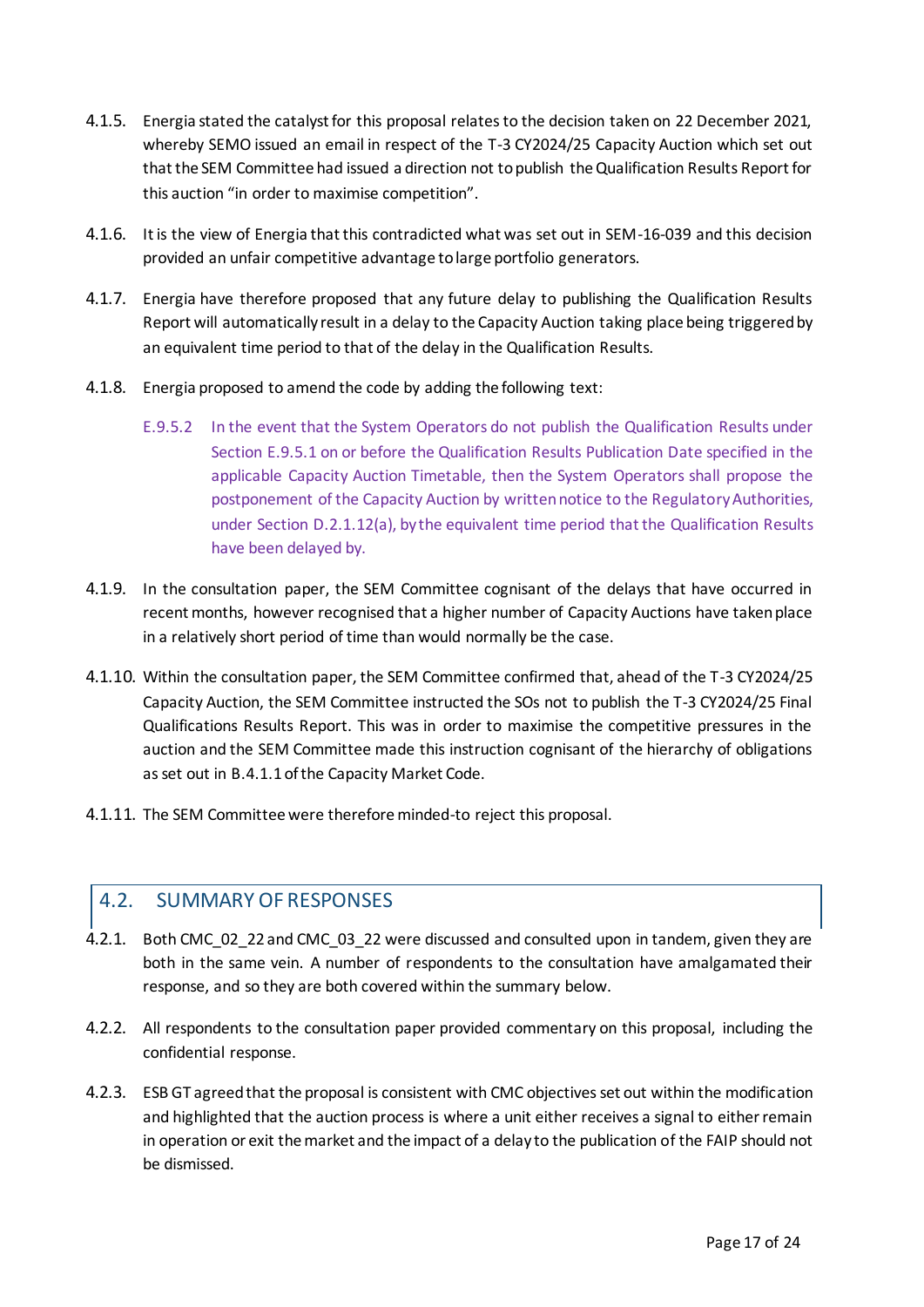They also reiterated the comments made during WG23 that the information in the FAIP and Qualification Results is vital to all participants when participating in the auction.

- 4.2.4. Additionally, ESB GT state that it is only at the point of FAIP and Qualification Results publication that the information imbalance between the sellers (generators and DSUs) and buyers (RAs and TSOs) is addressed. ESB GT highlighted that it is critical that participants are given the necessary time to process all the information.
- 4.2.5. ESB GT referred to the consultation paper where it stated that the SEM Committee were "of the view that the process of rectifying these issues can be completed outside of the Modifications forum and without a change to the CMC" and point 2.2.29 which stated "The SEM Committee made this instruction cognisant of the hierarchy of obligations as set out in B.4.1.1 of the Capacity Market Code."
- 4.2.6. ESB GT stated that it was unclear as to what process can be applied and if the RAs intended to utilise B.4.1.1 (b) to address this issue. ESB GT stated their view is that, if this is the case, a modification like CMC\_02\_22 would provide the good regulatory practise that sends clear and consistent signals to the market rather than ad hoc directions.
- 4.2.7. In their response to CMC 02 22, the DRAI stated they support any initiative that looks to reduce the occurrence of such delays or, where they are unavoidable, reduce the impact on Market Participants.
- 4.2.8. The DRAI recognised the high volume of work required by the SOs to manage the Capacity Auctions, especially given the high number of Capacity Auctions which have taken place within the past months and highlighted that it is important that the RAs continue to assess these requirements to ensure that additional resources are allocated by the SOs to this process if necessary.
- 4.2.9. The DRAI highlighted that they note the SEMC position that the issues which have caused delays to the publication of auction related material can be rectified outside the Modification forum and without changes to the CMC. They have also noted the pragmatic way the SOs have dealt with publication delays for the 2025/26 T-4 auction. While the publication of the Final Auction Information Pack, the Final Qualification Decisions, and the Final Qualification Results were each delayed by multiple days vs. the Capacity Auction Timetable, the SOs then subsequently delayed the Capacity Auction Submission Commencement by one week to ensure these delays did not negatively impact Market Participants.
- 4.2.10. In their response to CMC 03 22, the DRAI echoed comments made by the proposer that the publication to all Participants of auction information is a key element of delivering the design intent set out in SEM-16-039; ensuring a level information playing field between all bidders, large and small.
- 4.2.11. With this in mind, the DRAI agreed with the proposer that instruction given by the SEM Committee to not publish the Qualifications Results report appears to be contrary to the intent of SEM-16-039.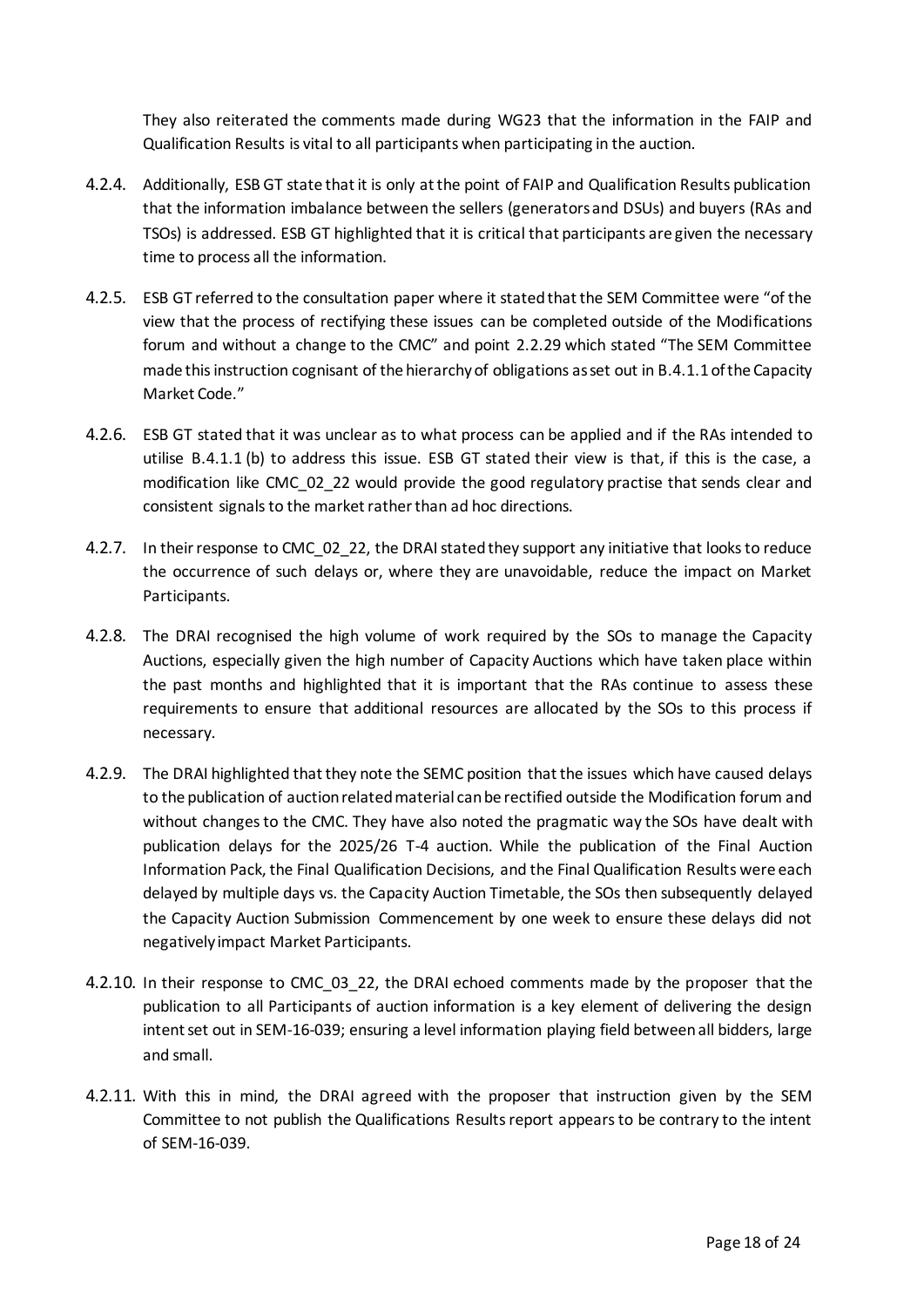- 4.2.12. The DRAI were of the view that regulatory intervention, overruling / deviating from the market rules enshrined by the CMC without justification or evidence, is likely to increase perceived regulatory risk associated with the CRM, potentially jeopardising future investment. The DRAI believes that the principles of information transparency, a level information playing field amongst all Market Participants, are critical tenets of the capacity market design and should not be upheld selectively.
- 4.2.13. BGE highlighted their support for all participants preparing bids for a capacity auction to be provided with a guaranteed minimum adequate period between the provision of the key auction data in the Final Auction Information Pack (FAIP) and Qualification Results to them, and the deadlines for them to submit their bids. And therefore, they were in support of both proposals CMC\_02\_22 and CMC\_03\_22.
- 4.2.14. BGE reiterated the commentary made during WG23 whereby Participants stated the time between the provision of the auction information and the start of the bidding process is crucial to participants to carry out their internal analysis processes, bid strategy review, and to obtain the appropriate in-house executive level sign-off to authorise the participants' legally binding bids into the auction. BGE added that any reduction in this period can seriously impact in-house processes which could risk sub optimal or even no bids where the participant has been unable to complete the bid building and authorisation process.
- 4.2.15. BGE also acknowledged the parallel processes and considerable processing which needs to be completed by the SOs in the preparation of the final auction information for participants, and the balance they aim to achieve between the auction timescale and the development of new capacity after the auction.
- 4.2.16. BGE commented that they would encourage the sentiment of the RAs to work with the SOs to streamline the auction processes by amalgamation or elimination to reduce future risk of delays. However, in the event that a delay may again occur in the future, they believe that participants require certainty under the Code that the period allocated for their in-house processes will not be impacted by any change to the auction timetable.
- 4.2.17. BGE stated that whilst they appreciated the flexibility shown by the RAs in the recent 2025/2026 T-4 Capacity Auction in the extensions made to key dates in the auction timetable, participants remained uncertain at the time if any extension would be forthcoming which caused unnecessary pressure to the in-house processes across the participating organisations. BGE stated that there is therefore significant merit in both of these proposed modifications to codify and secure for participants the adequate time for their in-house processes to complete.

Taking account of this, BGE would be supportive of these modification proposals.

4.2.18. With regards to CMC\_02\_22, SSE stated that whilst they appreciate that having several processes running in parallel can cause systematic delays to the publication of documents, it is not acceptable that market participants are detrimentally impacted as a result of insufficient resources for SEMO.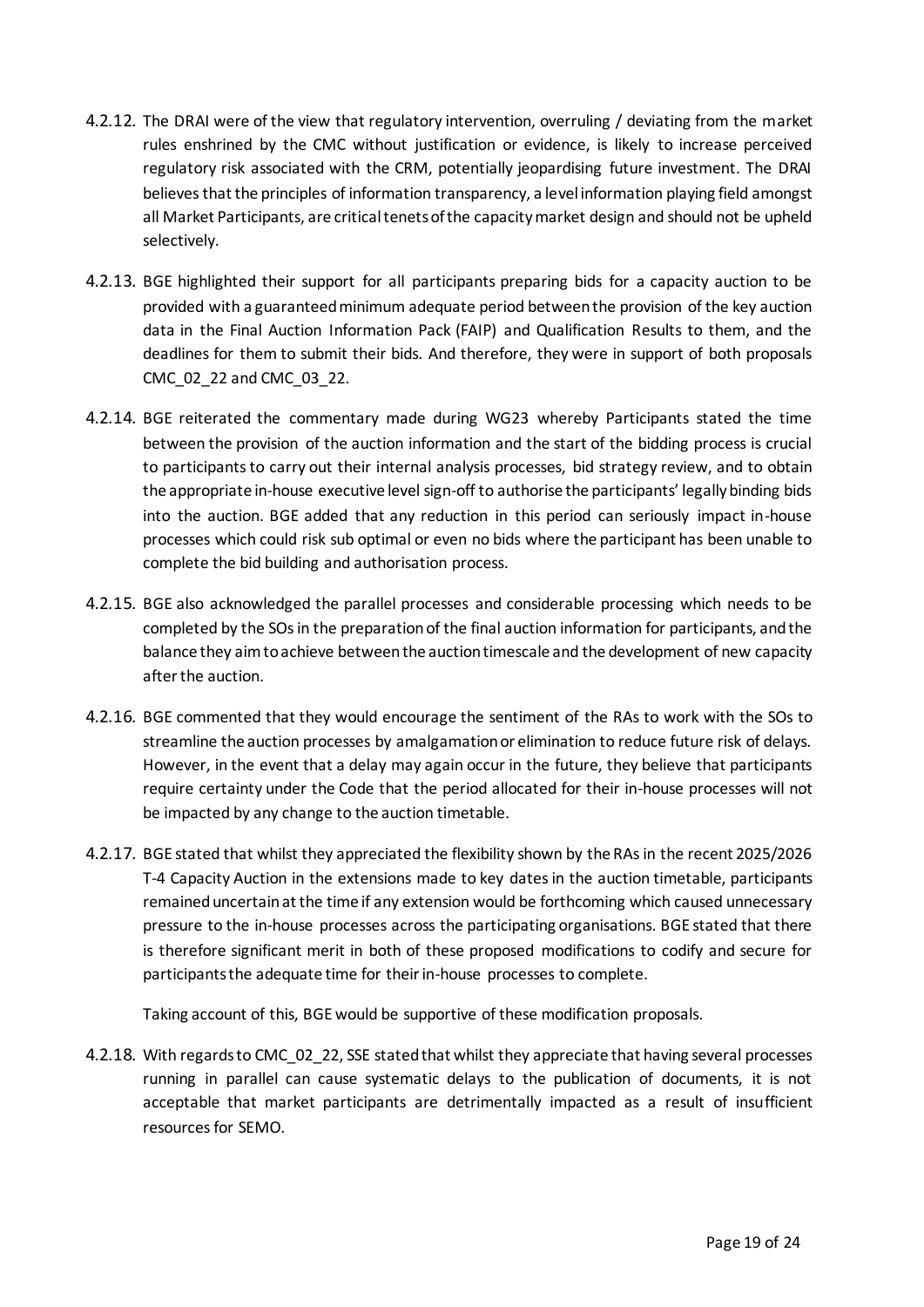4.2.19. SSE commented that a process should be sufficiently and robustly developed with mitigations such as what is being proposed, so that all parties still receive the same length of expected time for analysis and preparation.

They have also noted that where the FAIP has been delayed in the past, there has been no commensurate time given to participants for preparation and confirmed that they support implementation of this proposal, coupled with CMC\_03\_22 as it would bring greater accountability and transparency to the CRM.

- 4.2.20. SSE also referred to ESB's suggestion of potentially expanding timeframes associated with auction processes, possibly by starting the processes earlier, and stated that if this were considered as an alternative, they could be supportive of this.
- 4.2.21. SSE stated that their comments made under CMC 02 22, relating to the delayed publication of key documents also apply to CMC 03 22. SSE highlighted that Qualification Results contain necessary information to inform participants' decisions in the Auction and they would support the push for accountability in this process.
- 4.2.22. Pertinent to both CMC\_02\_22 and CMC\_03\_22, SSE state they appreciate that the SOs are keen to streamline auction processes in the coming months and would welcome engagement on this.
- 4.2.23. SSE stated they understood the justification as to why the SOs and SEMC may want to make amendments to the process without modifying the entire CMC, however, are of the view that this does not address the fundamental need for consequences and accountability, which a CMC change would help to codify.
- 4.2.24. SSE stated that whilst they would welcome a review of the auction process, they believe this does not promote transparency or accountability alone and recommended that this proposal be accepted alongside a fuller review of the process.
- 4.2.25. Energia, the proposer of both CMC\_02\_22 and CMC\_03\_22, reiterated that the proposals are in respect of the timely and accurate publication of key information, namely the FAIP and Qualification Results and that they are key pieces of information that market participants rely on to formulate their bidding strategies for the corresponding Capacity Auction.
- 4.2.26. Energia stated that for many market participants, board approval will often be required for finalising bidding strategies prior to participation in an auction. They elaborated that inaccurate or delayed publication of this information can jeopardise these board approval processes, and it is therefore crucial for participants to be able to depend on the information being published in line with the Auction Timetable and that the information is fully accurate.
- 4.2.27. Energia referred to comments made at WG23, in respect of the Capacity Auction Timetable starting the auction process earlier so that they are providing more time at the end for the publication of information. They highlighted the SOs response that, although there are a number of factors to consider when setting the timetable, "when forming the timetables for future Capacity Auctions the issues that have occurred to date would be reflected upon to mitigate against a reoccurrence".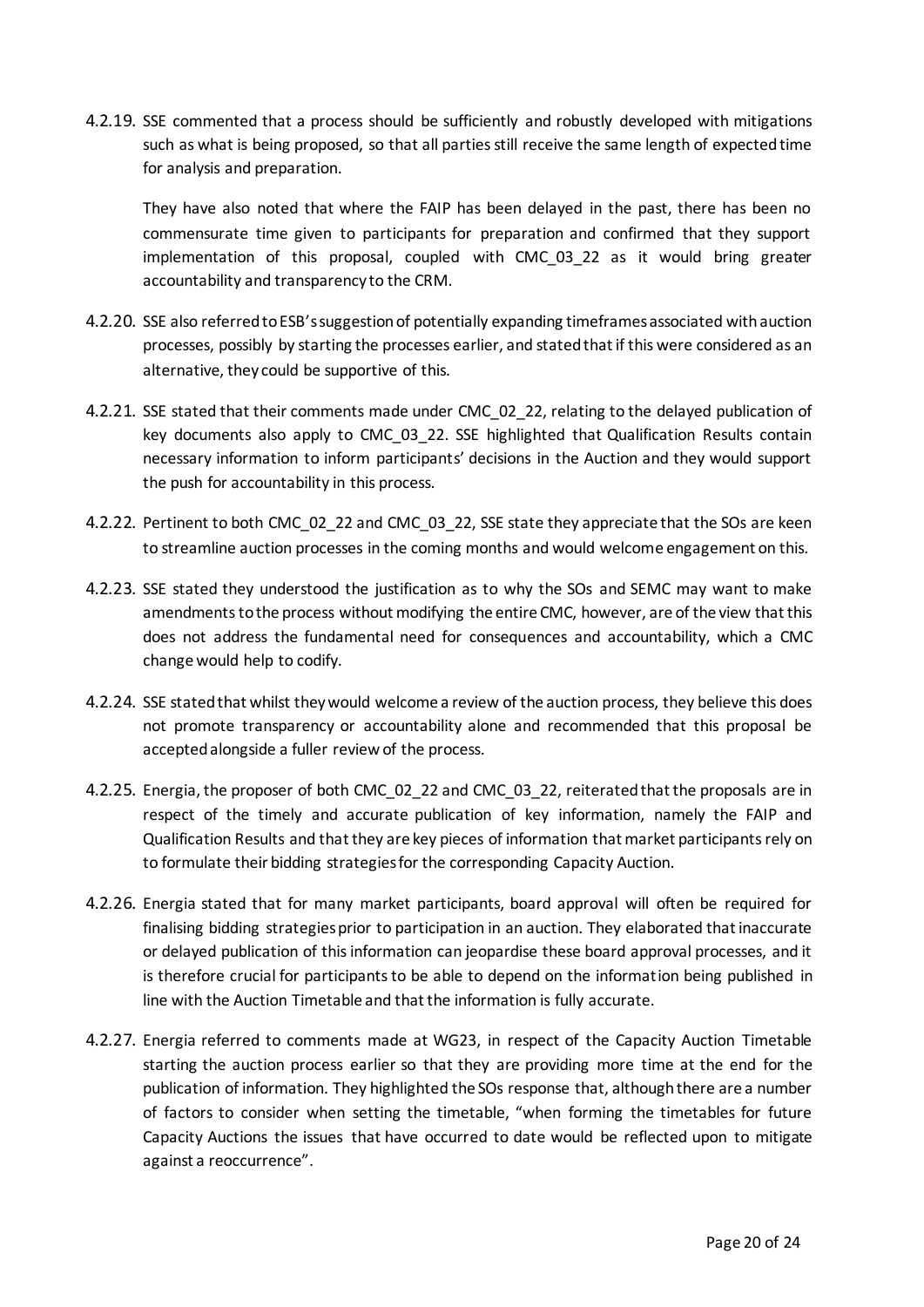4.2.28. Energia stated their disappointment at the reluctance to codify a direct consequence of failing to publish the FAIP and Qualification Results in line with the Capacity Auction Timetable by delaying the auction.

However, in the absence of this, Energia emphasised the need for the SOs to start the auction processes earlier when setting the Capacity Auction Timetable to ensure that they can meet the specified timelines and also to build in a 4 week time period between publication of the FAIP and Qualification Results and the Capacity Auction Submission Commencement so that these timelines provide appropriate opportunity for market participants to review and analyse the information before a capacity auction and obtain board approval as required.

- 4.2.29. EirGrid / SONI stated they support the SEM Committee's 'minded to reject' position on the proposed modifications CMC\_02\_22 and CMC\_03\_22.
- 4.2.30. EirGrid / SONI also support the SEM Committee's view that the issues the proposed modification seeks to address are better addressed through process, procedure and system changes rather than through the introduction of text which would add a new requirement on the System Operators to propose a delay, a decision on which would remain at the discretion of the Regulatory Authorities.
- 4.2.31. EirGrid / SONI acknowledged that there have been delays in the publication of the FAIP across recent auctions and that any deviation from the Capacity Auction Timetable is unwelcome.
- 4.2.32. They highlighted that within the last 15 months there have been four Capacity Auctions completed: T-4 2024/25, T-1 2022/23, T-3 2024/25, and T-4 2025/26. Elaborating, the SOs state that running these auctions was critical for addressing Security of Supply concerns and has been an exceptionally challenging period for the SOs involving Qualification and Capacity Auction windows across multiple auctions. EirGrid / SONI advised that they also received a significantly higher volume of applications for the T-3 and T-4 Capacity Auctions.
- 4.2.33. In response to the proposed changes put forward within the modification, EirGrid / SONI highlight that they are conscious that delaying the auction reduces the amount of time available to participants to meet Substantial Completion by the start of the Delivery Year. EirGrid / SONI also echoed the SEM Committee's view that the appropriate response to resolving issues in relation to the publication of auction information is to address the contributory causes to the greatest practicable extent.
- 4.2.34. EirGrid / SONI stated that they are currently developing an online Application for Qualification portal. They advise that this portal will reduce the administrative burden on participants by allowing them to submit their application online. Further, they advise that the use of the online process is intended to increase the efficiency of the qualification process for the TSOs, which reduces the risk to milestones.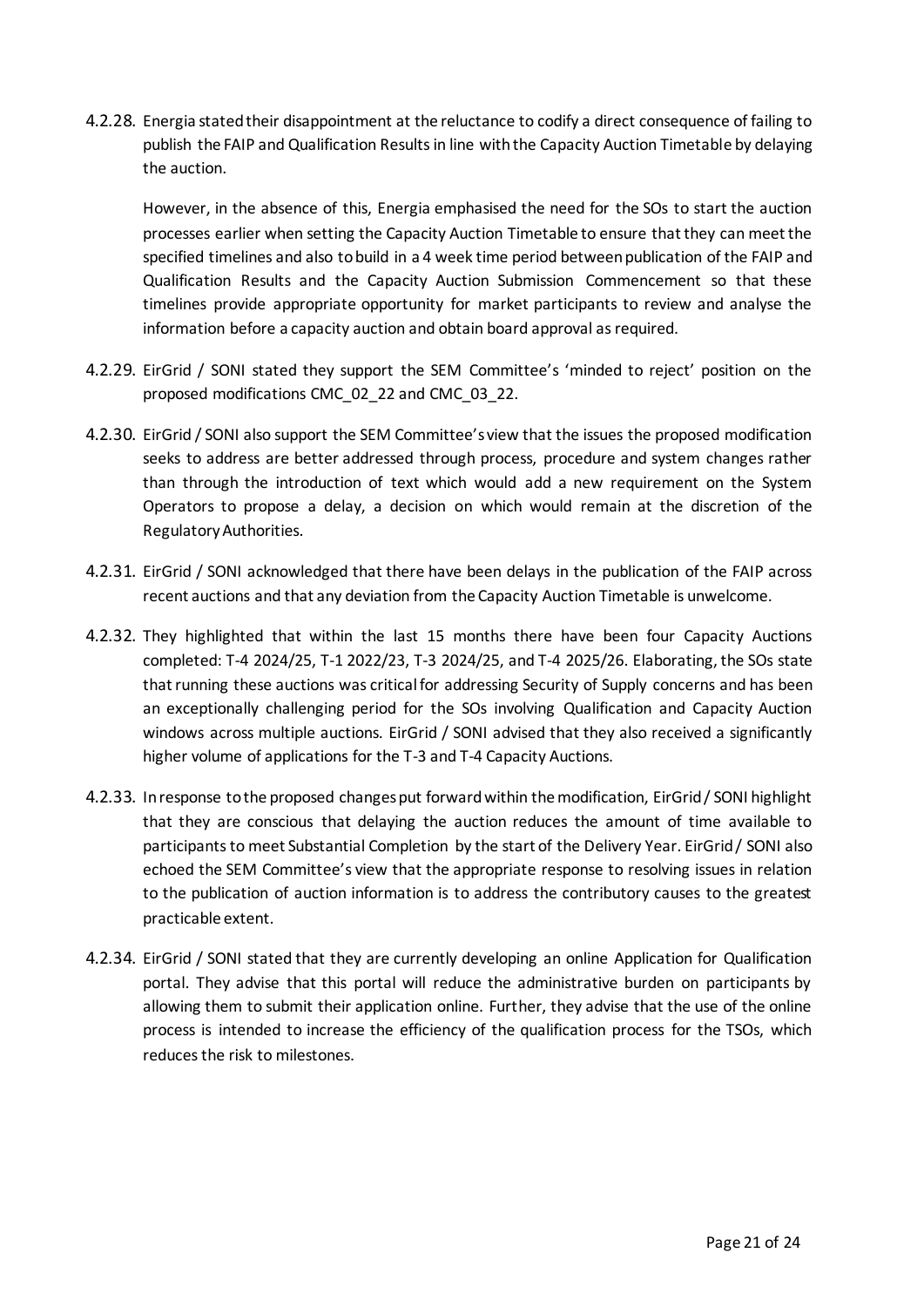- 4.2.35. In response to the concerns raised by Participants under CMC 03 22, EirGrid / SONI stated that whilst, in accordance with E.9.5 of the CMC, the SOs are required to publish a Final Qualification Results Report, the SOs were directed not to publish the Final Qualification Results Report for the T-3 2024/25 Capacity Auction. They stated that unless they are directed otherwise, the System Operators will continue to meet obligations under E.9.5 of the Capacity Market Code.
- 4.2.36. EirGrid / SONI welcome the RAs statement, during WG23, that a review of the auction process will be initiated with the goal of simplifying and streamlining the process to the benefit of all stakeholders and confirmed that they will be supporting this review.

## <span id="page-21-0"></span>4.3. SEM COMMITTEE DECISIONS

- 4.3.1. The SEM Committee welcomes the feedback provided by participants, both as part of the Working Group forum and with regard to the Consultation process and notes that several responses were in favour of approving this proposal.
- 4.3.2. Whilst a number of responses were in favour of implementation, the SEM Committee still have concerns around the impacts / issues that would be encountered upon delaying the publication of both Auction materials and a Capacity Auction itself.
- 4.3.3. From the inception point of an Auction, the formulation and publication of a Capacity Auction Timetable, there is a significant amount of processes that must be completed in order for an Auction to be completed.

Given this level of work and processing, each Capacity Auction has taken place in close proximity to the stipulations set out in section D.2.1.5 of CMC:

- *"D.2.1.5 Subject to paragraph D.2.1.17, the Capacity Auction Run Start included in the Capacity Auction Timetable will:*
	- *(a) for a T-1 Auction, fall no less than two and no more than thirteen months prior to the start of the relevant Capacity Year;*
	- *(b) for a T-2 Auction, fall in the period no less than fourteen and no more than twenty-eight months prior to the start of the relevant Capacity Year;*
	- *(c) for a T-3 Auction, fall in the period no less than twenty-nine and no more than forty-one months prior to the start of the relevant Capacity Year; and*
	- *(d) for a T-4 Auction, fall in the period no less than forty-two and no more than fiftyfour months prior to the start of the relevant Capacity Year."*
- 4.3.4. Taking account of this, there is little room for manoeuvrability with regards to delaying a Capacity Auction.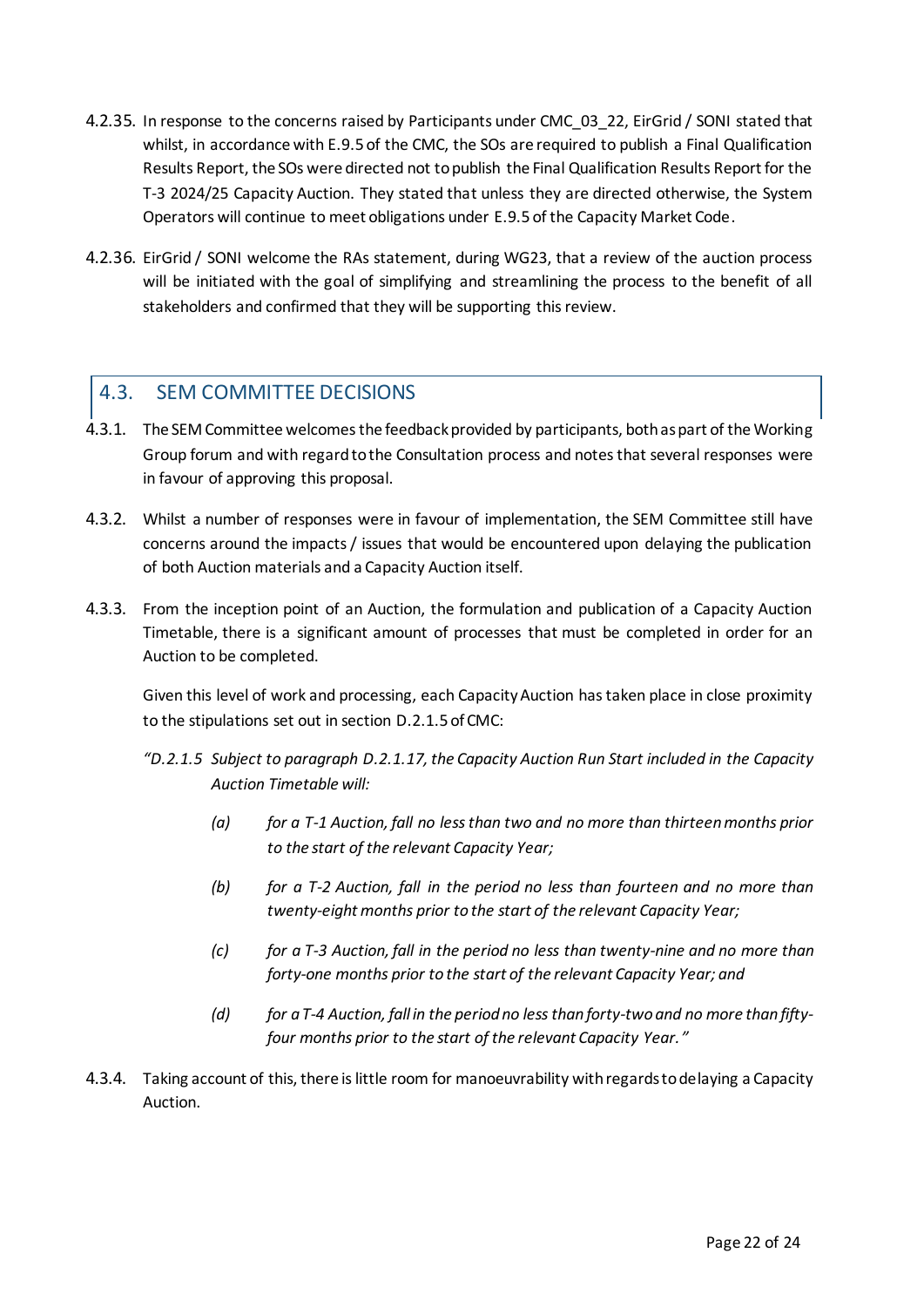4.3.5. Aside from issues around manoeuvrability, the SEM Committee recognise that any delays here can subsequently lead to an overlap between the processes associated with other Auction programs, given that the System Operators are usually running processes one after another.

Delaying the publication, or an Auction itself can lead to "process bottlenecks", which the SEM Committee want to avoid.

- 4.3.6. Following the consultation process, the SEM Committee concerns still prevail, and therefore the SEM Committee are upholding their minded-to position to reject these proposals – albeit in their current form.
- 4.3.7. The SEM Committee do not think there is merit in codifying delays to Capacity Auctions and note that delays to publication of Auction papers and Auction Run Start Dates is not expected to become the norm.
- 4.3.8. The SEM Committee also note that, in the event of any issues that may occur, a Capacity Auction can be delayed through the use of section B.4.1.1 of the CMC, such as was utilised in the delay to the T-4 CY2025/26 Capacity Auction.

However, the SEM Committee would reiterate that this is not expected to be normal process.

- 4.3.9. Whilst the SEM Committee are rejecting the modifications in their current from, they are cognisant of the impacts any such delays have on Market Participants and therefore propose to make an amendment to the Code which did not form part of the proposed modification, though a similar approach was mentioned by Energia in their consultation response.
- 4.3.10. Within section B.12.11.4 of the CMC, the RAs are afforded the ability to:

*"make a Modification that is different (including one that is materially different) from that proposed in a Modification Proposal, Workshop or consultation notice if the Regulatory Authorities are satisfied that, having regard to the issue or issues that were raised by the Modification Proposal, that the different Modification will or is likely to better contribute to the achievement of the Capacity Market Code Objectives."*

- 4.3.11. Taking account of this, the RAs are amending *Table A: Capacity Auction Timetable Indicative Timeframe*, contained within *Appendix C* of the CMC.
- 4.3.12. As things currently stand, the CMC states as part of the Indicative Timeframe, the following items are expected to be made available at A-2 Weeks i.e. two weeks prior to the Auction Run Start Date:
	- $\triangleright$  Final Qualification Results Date;
	- $\triangleright$  Qualification Results Publication Date:
	- $\triangleright$  Date for finalising the Locational Capacity Constraint Limits for the Capacity Auction; and
	- $\triangleright$  Final Auction Information Pack.